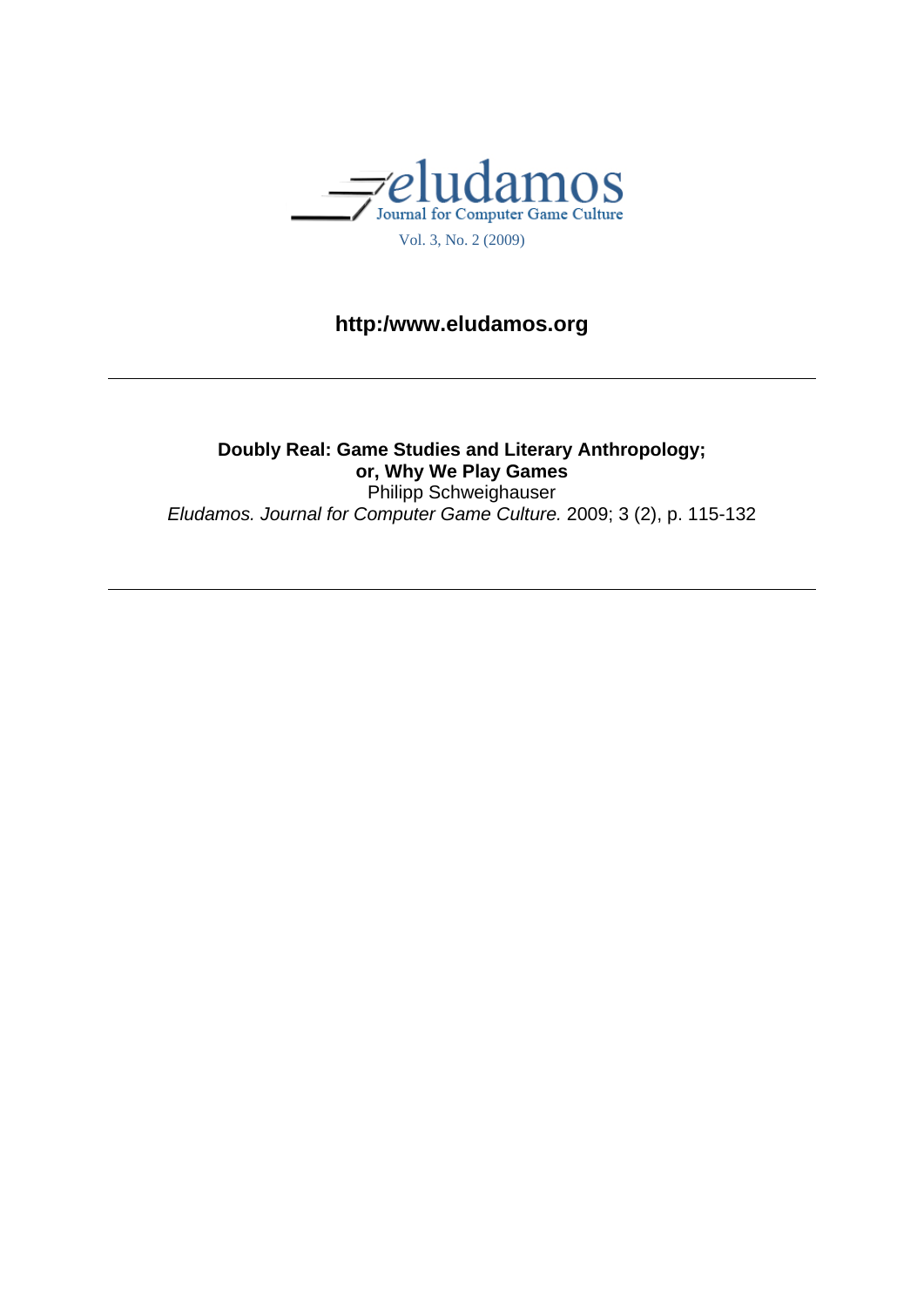# **Doubly Real: Game Studies and Literary Anthropology; or, Why We Play Games**

PHILIPP SCHWEIGHAUSER

Game studies today abounds in strategies of distinction that usually take two different but related forms.<sup>1</sup> We could label the first of these 'formalist' because it emphasizes the distinctive formal characteristics of games in general and video games in particular. One example of that first kind of strategy of distinction would be Alexander R. Galloway's (2006, p. 2) assertion that

Video games are actions. Consider the formal differences between video games and other media: indeed, one *takes* a photograph, one *acts* in a film. But these actions transpire before or during the fabrication of the work, a work that ultimately assumes the form of a physical object (print). With video games, the work itself is material action. One *plays* a game. And the software *runs*. The operator and the machine play the video game together, step by step, move by move.

We could label the second strategy of distinction 'disciplinary' because it strives to defend the still emergent discipline of game studies from colonization by more established disciplines, in particular sociology, film studies, and literary studies. In his editorial for the first issue of *Game Studies*, Espen J. Aarseth (2001, par. 8) combines this second strategy of distinction with the first: "Games are not a kind of cinema, or literature, but colonising attempts from both these fields have already happened, and no doubt will happen again. And again, until computer game studies emerges as a clearly self-sustained academic field."<sup>2</sup>

Of course, the two strategies of distinction - formalist and disciplinary - are closely related, and Aarseth's call to arms illustrates one possible type of relation between the two. In many cases, it is the researchers' awareness of formal (and experiential) differences between games and other cultural artifacts and social activities that prompts them to stage a critique of attempts by other disciplines to appropriate the study of games. In those cases, game studies scholars argue that the theoretical frameworks of those other disciplines were honed in the study of cultural artifacts different from games and that they are, for that reason, inadequate to describe games and the gaming situation.

The famous (or infamous) ludology vs. narratology debate emerged out of such considerations. One of the good things that came out of that debate was that it made it harder for researchers to superimpose theories and concepts from disciplines other than game studies--most notably literary studies--onto the study of games. In other words, the ludology vs. narratology debate forced game studies scholars to think harder about what, precisely, distinguishes their own objects of analysis--games in general and video games in particular--from other cultural products and processes. Thus, it led to more theoretically refined and differentiated research, and this is surely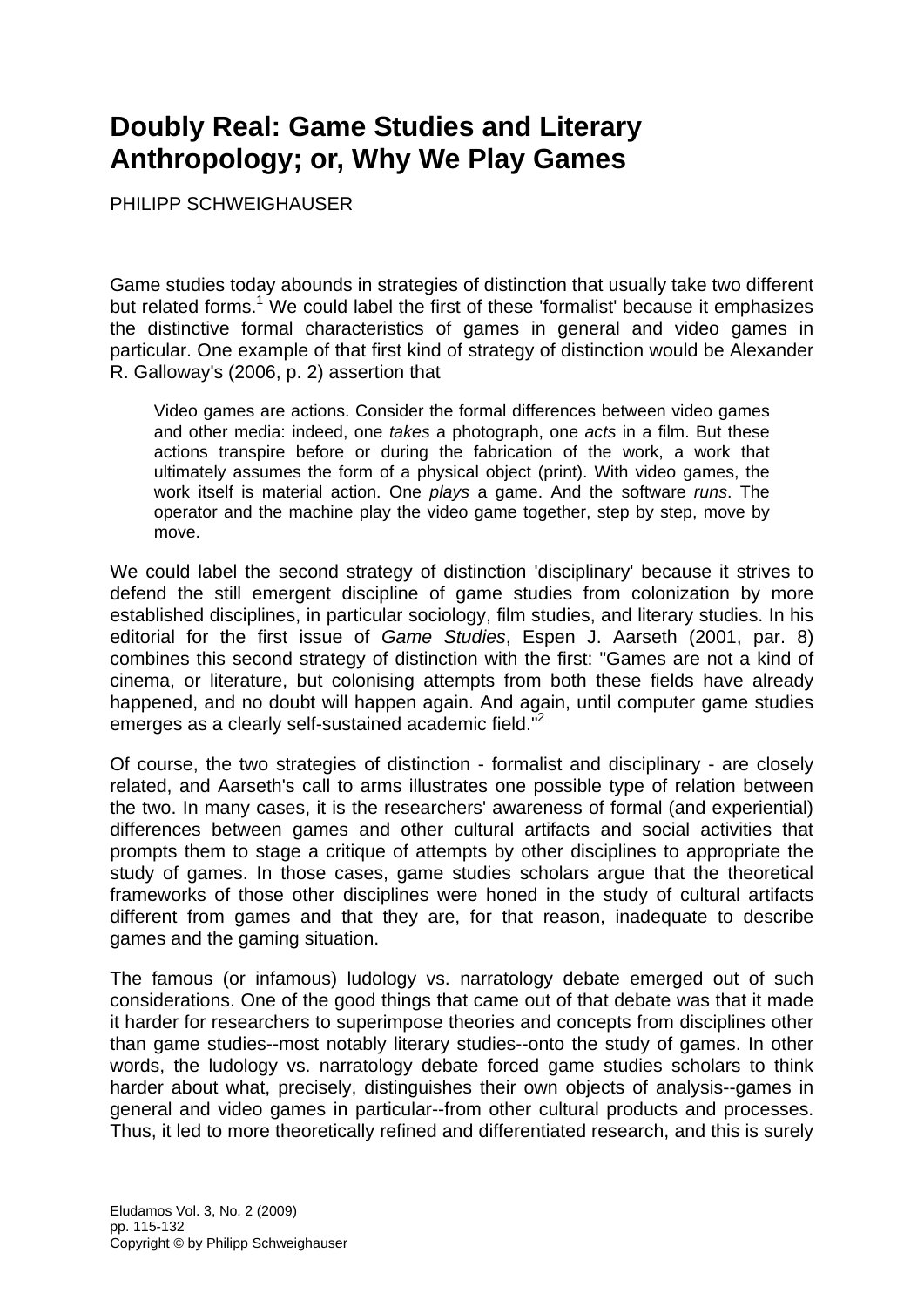a good thing. In these cases, then, strategies of distinction resulted in more distinguished scholarship.

However, in some of the more fiery denunciations of especially literary theory in contemporary game studies, I suspect that the two strategies of distinction I have outlined are related inversely. There, the researchers' aim seems to be less to understand their objects of analysis better than to stake out claims on the scientific marketplace--an activity that has, as my metaphor already implies, a crucial economic dimension to it. In these cases, the formalist argument--that games are different and for that reason require a theoretical framework that does justice to that differentness--takes second place and in some cases serves as a mere cover for a fairly shameless promotion of one's own fledgling discipline. Here, it seems to me, the desired payoff of strategies of distinction--note again my economic metaphor--is less more distinguished scholarship than a combination of the cultural, social, and economic capital Pierre Bourdieu (1984) analyzed with such precision in *Distinction: A Social Critique of the Judgement of Taste*.

Admittedly, some of the most prominent members of the game studies community have realized that disciplinary strategies of distinction have their limitations. For instance, in his article "Ludologists Love Stories, Too: Notes from a Debate that Never Took Place," Gonzalo Frasca (2003, par. 47) points out some of the major misconceptions that have fueled the ludology vs. narratology debate. There, he explains that

it is understandable that, because of the early stages of our field, such misconceptions have arisen. This is why I sincerely hope that this article will serve to point out some of the common problems that prevent researchers from understanding each other when talking about games and stories. The real issue here is not if games are narratives or not, but if we can really expand our knowledge on games by taking whichever route we follow. So far, I am convinced that we should privilege other forms of representing reality, such as simulation, which are more coherent with the characteristics of games. But, of course, that idea is open to debate.

Frasca here acknowledges that part of the quest for distinction within game studies is of a disciplinary nature: an emergent discipline has to distinguish its own research framework from that of more established disciplines. And even though Frasca clearly states that he himself does not favor a narratologist approach to games, the general tone of his article is conciliatory: the analysis of games as stories does have its place in Frasca's understanding of game studies, even if that place is not a privileged one.

And yet, there are two problems with Frasca's essay. Firstly, Frasca's own argument jars with the subtitle of his article. "Notes from a Debate that Never Took Place" seems to suggest that the very distinction between ludologist and narratologist approaches to games is moot. That's fair enough, but that's not his argument. Frasca in fact upholds and cements the distinction in the process of arguing that both approaches have a right to exist. Secondly and more importantly, if Frasca (2003) observes that "Ludologists Love Stories, Too," I wish to point out that his appeasing gesture seriously threatens to distort the concerns of literary theorists in ways that make their reflections on human sense-making indeed seem of very limited use to game studies scholars.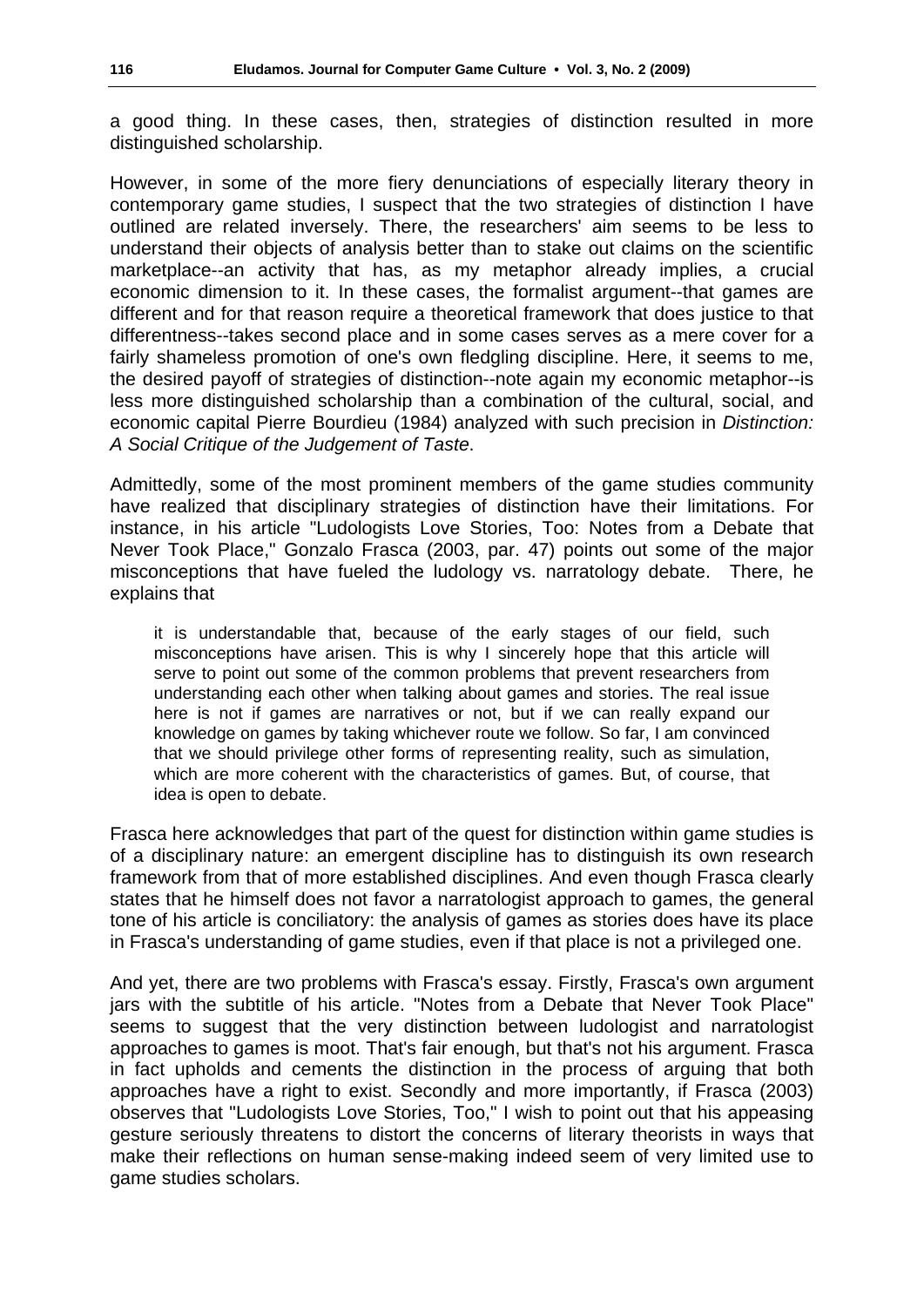If we truly want to know in what respects game studies can profit from literary theory without jeopardizing the strategies of distinction a still emergent field such as game studies needs to position itself vis-à-vis dominant theoretical paradigms, we need to be aware of two things. First, narratologists make up only a fraction of the literarytheoretical community. And the narratologists most often cited by game studies scholars usually practice a structuralist version of narratology that has come under sustained critical scrutiny since the late 1960s. Second, not all literary scholars are concerned with narrative. Of course, they often study narrative texts such as novels and short stories, but they also study plays, poems, and other texts that are not primarily narrative in nature. More importantly, even when they do study narrative texts, literary scholars are not always interested in the forms and functions of stories.

For all those reasons, then, Frasca's conceptualization of the co-existence of ludologist and narratologist approaches to games has its limitations. $3$  My own take on the relationship between literary theory and game studies is closer to Ian Bogost's (2006a, p. 42) call for "comparative video game criticism," a cross-disciplinary approach that is located at the intersection of "comparative [literary] criticism and video game software development." Bogost got his academic training in philosophy and comparative literature, and his own variety of video game criticism could be seen as one instance of the (perhaps colonizing) extension of literary studies to cover artifacts other than literary texts in the wake of the linguistic turn and cultural studies. But I believe that it makes more sense to see Bogost's work as a truly new crossdisciplinary endeavor that draws as much inspiration from his other lines of work- game design and publishing--as it does from literary studies. His important books *Unit Operations: An Approach to Videogame Criticism* (2006b) and *Persuasive Games: The Expressive Power of Videogames* (2007) are very good examples of what comparative video game criticism can be and, in my humble opinion, might want to aspire to. They may, moreover, provide crucial intellectual input to the emerging field of software studies.<sup>4</sup>

I am very well aware that, as a literary scholar who has some experience with gaming and almost nonexistent programming skills, I cannot claim to contribute significantly to Bogost's variety of comparative video game criticism. What I can do is present one specific approach within literary theory that can make a significant contribution to what Bogost postulates as some of the major goals of comparative video game criticism. In a programmatic article published in *Games and Culture*, Bogost (2006a, p. 45) defines those goals thus:

Instead of focusing on how games work, I suggest that we turn to what they do- how they inform, change, or otherwise participate in human activity [...]. Such a comparative video game criticism would focus principally on the expressive capacity of games and true to its grounding in the humanities, would seek to understand how video games reveal what it means to be human. [...] Functionalist questions about video games--what they are or how they function- are not invalid or even uninteresting. But equally or dare I say, more important ones exist: What do video games do, what happens when players interact with them, and how do they relate to, participate in, extend, and revise the cultural expression at work in other cultural artifacts?

The German literary theorist Wolfgang Iser may well be the one literary theorist whose work has most to contribute to Bogost's project. Iser is not unknown among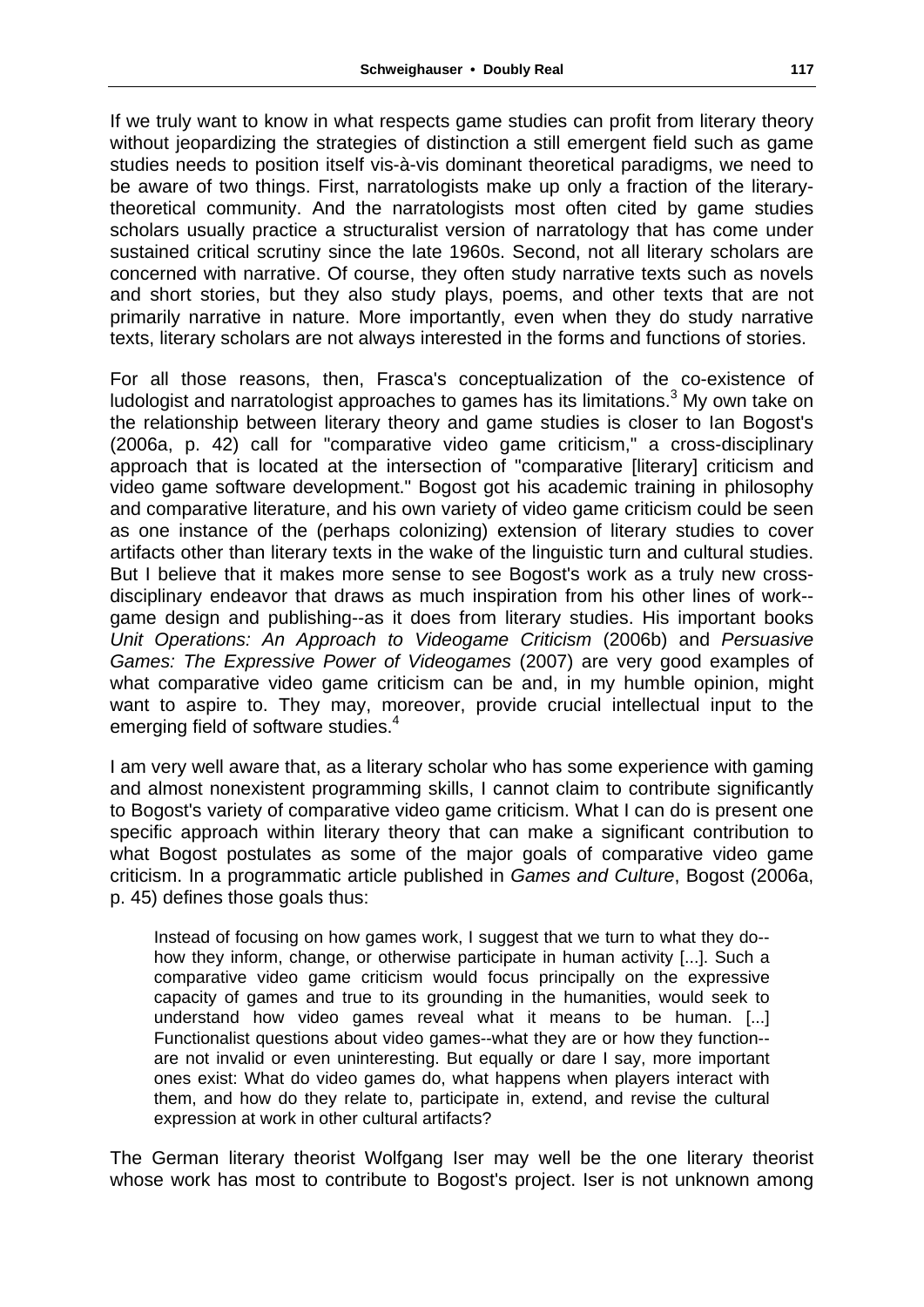game studies scholars. In his seminal book *Cybertext: Perspectives on Ergodic Literature*, Espen J. Aarseth (1997) refers to Iser's work as one influential model of literary communication that does not help explain the specific forms and functions of nonlinear, multicursal computer games. More specifically, Aarseth argues that Iser's notion of *Leerstellen* (blanks) cannot account for the kinds of openings cybertexts offer their users.

I do have some sympathy for Aarseth's position, even though Bogost's (2007, p. 43) claim that "the ontological position of a videogame (or simulation, or procedural system) resides in the gap between rule-based representation and player subjectivity" has very close affinities with Iser's phenomenological description of the reading experience. But the point I want to make is a different one. Important as they are, Iser's contributions to what has rather carelessly been labeled either 'readerresponse criticism' or 'reception theory'--his phenomenology of the reading process and, as part of that larger inquiry, his reflections on the indeterminacy of literary texts and his work on the implied reader--do not constitute his most pertinent contribution to comparative video game criticism.<sup>5</sup>

Iser's later work on literary anthropology is a much more promising avenue of exploration for ludologists. In his article "Feigning in Fiction" (1985), in the last three articles of his essay collection *Prospecting: From Reader Response to Literary Anthropology* (1989), and in his book *The Fictive and the Imaginary: Charting Literary Anthropology* (1993; German original published in 1991), Iser develops what is arguably the most sustained theory of fictionality available today. While honed in the study of literary texts, Iser's theory can tell us much about the cultural work of fiction in a variety of media without leveling the distinctions between different cultural practices. As such, his later work does not provide yet another reading of computer games as stories but invites the game studies community to reconsider some of its central concepts, in particular 'play,' 'simulation,' 'fiction,' and 'immersion.' Even more importantly, Iser's literary anthropology probes *why* human beings need fictions and thus invites us to ask what Bogost asks himself about games: "how they inform, change, or otherwise participate in human activity" and how they "reveal what it means to be human." Finally, by focusing on literary *experience*--a concern that energizes all of his work--Iser allows us to ask questions concerning one of the four essential properties of digital artifacts identified by Janet H. Murray (1997) and widely agreed upon: their participatory nature.<sup>6</sup> Let us have a closer look at Iser's literary anthropology.

In the third and final phase of his work, Iser builds on his earlier reflections on the reading process to seek an answer to the question of why human beings need fiction. And this is why he labels his later work 'literary anthropology': he discusses fiction as a fundamental human need. While Iser remains interested in literature and focuses on literary fictions, his reflections are, with appropriate modifications, also applicable to other media that bring forth fictional worlds.

Iser starts from the assumption that fictional texts do not mirror or represent reality. Instead, they create a fictional reality of their own. This may be obvious in the case of science fiction, which in many cases constructs a reality radically different from our own, but for Iser, this is true for all fiction. Writers do not simply mirror the world we already know; they create new worlds with houses that do not exist that are inhabited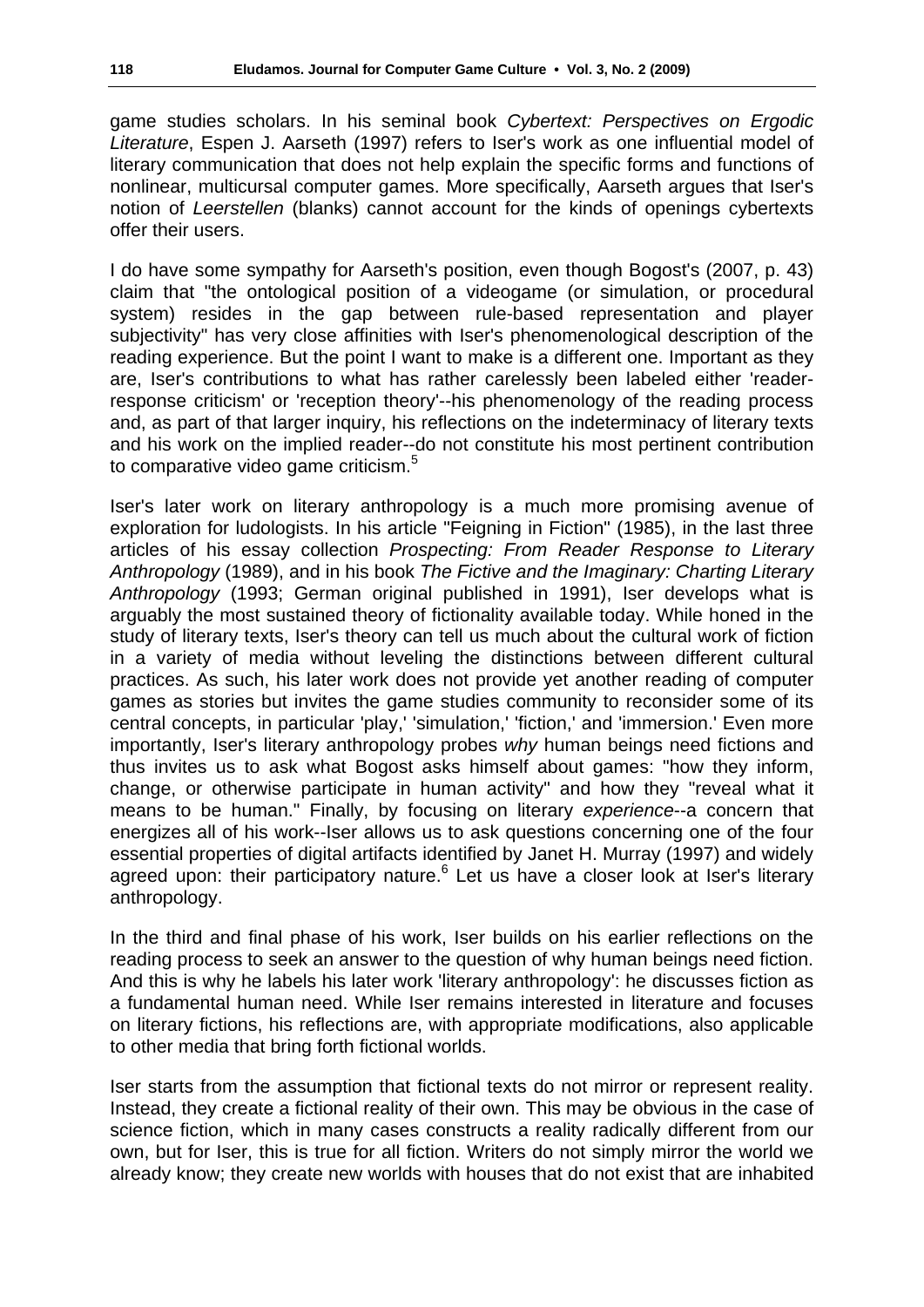by people that do not exist. And for Iser, the central question is how the fictional reality we encounter as we read literary texts relates to our own, empirical reality.

In the process of exploring that relationship, Iser abandons the traditional way of relating reality and fiction. While that traditional model opposes fiction to reality, Iser's own model consists of three parts rather than two: the fictive, the imaginary, and the real. In that triadic model, the imaginary corresponds to the formless, diffuse, and uncontrollable world of the imagination. As such, it is "a featureless and inactive potential" (1993, p. xvii) that must be activated and concretized by human beings. The real encompasses the empirical world we live in, which includes our experience of that world: "*real* should be understood as referring to the empirical world, which is a 'given' for the literary text and generally provides the text's multiple fields of reference. These may be thought systems, social systems, and world pictures as well as other texts with their own specific organization or interpretation of reality" (1993, p. 305n.2). The fictive is the most complex of the three notions and deserves a closer look.

First and most importantly, the fictive is synonymous with neither 'fiction' nor with literary works. As Iser explains in his essay "Representation: A Performative Act": "fictionalizing acts [...] do not refer to an ontological given, but to an operation, and therefore cannot be identical to what they produce" (1989d, p. 236-37). The fictive, then, "is not the work itself but is what makes the world possible" (1993, p. 225); it consists of a series of fictionalizing acts that bring forth literary texts in the act of reading, and which draw both on the imaginary and on fragments of the real. What the fictive does is mediate between and connect the real and the imaginary. On the one hand, it transforms the diffuse and uncontrollable imaginary into the concrete form of a literary text. Thus, the fictive concretizes the imaginary; it "compels the imaginary to take on a form while at the same time acting as the medium for its manifestation" (1993, p. 230). Moreover, the fictive concretizes the imaginary in a specific way: it "liberates it from all directly pragmatic links" (1989, p. 278), thus opening up a space of free play. On the other hand, the fictive also relates to the real in so far as it allows us to irrealize ourselves as we step into the shoes of an imaginary character and take walks in fictional woods. Iser (1993, p. 3-4) describes the interplay of the three constituents of his model thus:

Just as the fictionalizing act [the fictive] outstrips the determinacy of the real, so it provides the imaginary with the determinacy that it would not otherwise possess. [...] Reproduced reality is made to point to a 'reality' beyond itself, while the imaginary is lured into form. [...] [T]he act of fictionalizing is of paramount importance: it crosses the boundaries both of what it organizes (external reality) and of what it converts into a gestalt (the diffuseness of the imaginary). It leads the real to the imaginary and the imaginary to the real, and it thus conditions the extent to which a given world is to be transcoded, a nongiven world is to be conceived, and the reshuffled worlds are to be made accessible to the reader's experience.

Iser takes account of the fact that, in reading literary texts, we identify with literary characters and project ourselves into fictional worlds. And this allows us to experience, in our minds, both different, alternative ways of living and the *relationships* obtaining between those other ways of living and our own since, in reading, "we are both ourselves and someone else" 1989d, p. 244). Thus, the fictive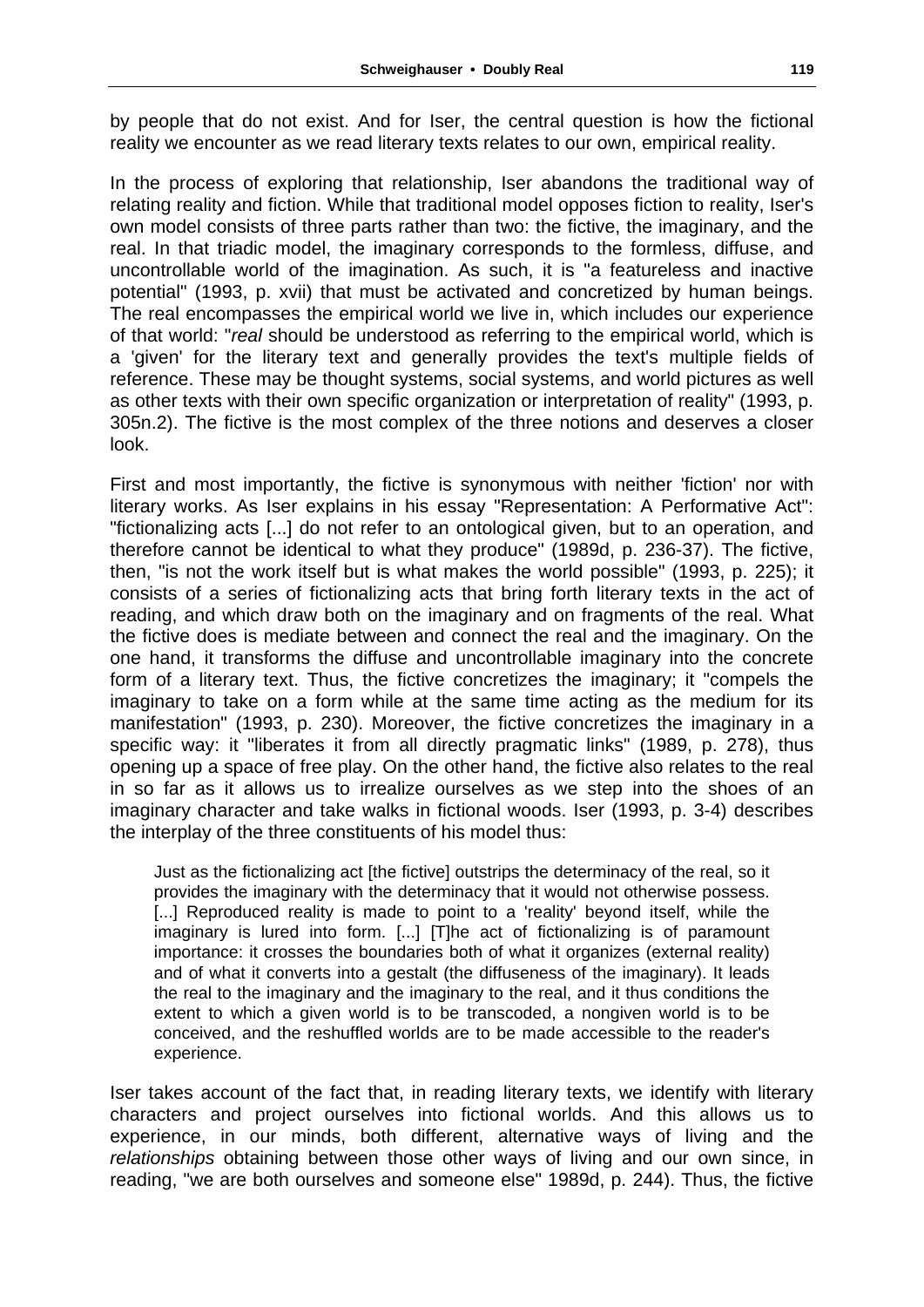does not take us out of our everyday reality, but it allows us to experience two realities at the same time: that of the fictional world and that of our empirical world. To enter a fictional world, then, is not to escape from our own world but to experience living in two worlds at the same time.

And yet, Iser hastens to add, not all fictions are literary. Some fictions--such as national mythologies, a child's imaginary friend or lies--are not literary. How can we distinguish between literary and other fictions? Literary fictions, Iser argues, distinguish themselves from so-called 'concord-fictions' in that they signal their own fictionality.<sup>7</sup> In other words, literary fictions reveal themselves as something constructed and staged. And by way of their fictionality signals, literary fictions establish a communicative situation between text and reader which we call the fictional pact. The fictional pact invites readers to suspend their natural judgments of statements about the real world. Thus, we can on one level believe that what we read is real while knowing, on another level, that we are dealing 'only' with fiction. The British romanticist Samuel Coleridge (1969, p. 6) speaks of the reader's "willing suspension of disbelief" in this context. In doing this, Coleridge formulates one particularly influential version of the fictional pact.

Now by signaling their own fictionality, literary texts bracket the world they present by an as-if and reveal their own playful, imaginary nature. And literary texts invite us to abandon ourselves to playing, in our minds, different roles in that world. In doing this, we accept the fictional world *as if* it were real. In the process, we irrealize ourselves as we become, in our minds, someone else--a literary character--even as we remain ourselves. And so, by identifying with literary characters, and by inserting ourselves into fictional worlds, we can imagine ourselves as different from who we are in our everyday lives. Reading literature, then, allows us vicariously to explore alternative ways of living our lives, which in turn is an activity that invites us to reflect on the lives we really live. For that reason, Iser (1989e, p. 268) points out, the fictive is "a means of overstepping the given, which is bound to cause a transformation of what is." Thus, our walks in the fictional woods, be it those of literature or computer games, may well have the power to effect the kinds of social transformations Bogost (2007, p. ix) postulates for what he calls persuasive games: to "disrupt and change fundamental attitudes and beliefs about the world, leading to potentially significant long-term social change." In fact, if we take Iser's work on fiction as a departure point, we may speculate that the transformative potential of video games is not restricted to persuasive games as defined by Bogost but inheres in all kinds of games. As Iser (1989d, p. 239) puts it with respect to literary works,

the bracketed world of the novel is not only to be seen as if it were a world, but it is also to be seen as a world that does not exist empirically. Consequently there will be a continual oscillation between the bracketed world and that from which it has been separated. The former therefore becomes a medium for revealing what has remained concealed in the empirical world, and whatever may be the relation between the two, it is the 'As If' world that brings about the interplay between them.

For Iser, the most fundamental truth about fictions is that they are anthropologically necessary strategies of compensation. We need them because we experience both a desire fully to understand the world and ourselves and remain aware that we can never fully achieve that understanding. Now rather than offering explanations or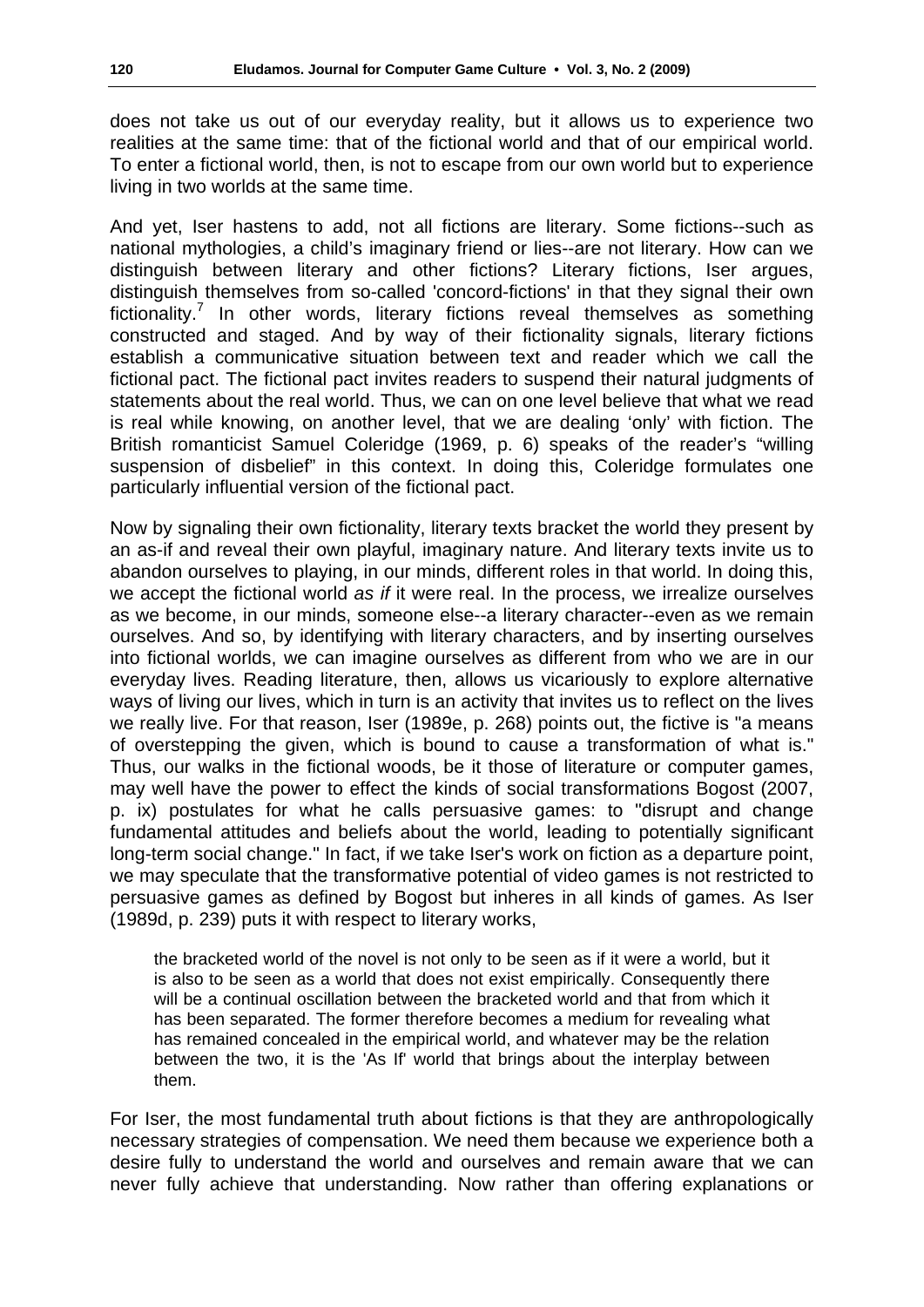giving answers, literary fictions suspend the conflict between our desire to understand the world in its totality and the knowledge that we can never achieve such an understanding. And they do that by allowing us to playfully model alternative possibilities of being and living. Fiction thus allows us to transcend ourselves by letting us experience possibilities of living life that we cannot experience in our everyday lives, simply because our lives are limited by social obligations and by the decisions we have to make as to who we want to be and how we lead our lives: "human beings [...] can never be fully present to themselves, because at any one stage they possess themselves only in the possibility realized, and that is what they are not: one limited possibility of themselves" (1993, p. 236). Fiction allows us, in other words, to take the paths not chosen; it enables us to experience ourselves as more than who we are at any given moment in our lives.

And yet, fiction can never fully compensate for our human experience of lack. All it can do is allow us to playfully undermine the limitations of our existence. In Iser's (1989d, p. 245; 1989e, p. 280) words, "literature […] stages what is inaccessible, thus compensating for the impossibility of knowing what it is to be;" it allows us "anxiety-free access to the inaccessible." The worlds of as-if provided by fictions, then, allow us to subvert the fact that we cannot always be all we want to be. Fictions allow us to become fuller human beings; they "are inventions enabling humankind to extend itself" (1989e, p. 265). $8$  Thus, the main function of literature is not, as the Western tradition since Aristotle has it, mimesis of what exists but the staging of that which does not exist (yet). $9$  Iser (1989e, p. 282) asks, "Why have we created this mode of staging, and why has it accompanied us throughout our history?" And he replies: "The answer must certainly be the desire, not to repeat what is, but to gain access to what we otherwise cannot have."

What can all of this teach us about games and gaming? First, as a theory of fiction, Iser's later work has much to tell us about the ontological status of what Roger Caillois has identified as one of the defining elements of games: make-believe. In Caillois' (2001, p. 10) words, games are "accompanied by a special awareness of a second reality or of a free unreality, as against real life." Games, in other words, create fictional worlds; and gaming allows us not only to enter that world but also to participate in its construction. Now Espen Aarseth is certainly correct in pointing out that, in the case of cybertexts such as computer games, the user's freedom to coconstruct the fictional world and influence the actions that take place in it is greater than it is for readers of traditional literary texts (whatever 'traditional' may be taken to imply here). Aarseth (1997, p. 4) makes his point starkly when he writes that

A reader, however strongly engaged in the unfolding of a narrative, is powerless. Like a spectator at a soccer game, he may speculate, conjecture, extrapolate, even shout abuse, but he is not a player. Like a passenger on a train, he can study and interpret the shifting landscape, he may rest his eyes wherever he pleases, even release the emergency brake and step off, but he is not free to move the tracks in a different direction. He cannot have the player's pleasure of influence: 'Let's see what happens when I do *this.*' The reader's pleasure is the pleasure of the voyeur. Safe, but impotent.

Granted, video games are more interactive than novels since "they require," as Bogost (2007, p. 45) also points out, "user action to complete their procedural representations." But what, precisely, is so dangerous about playing computer games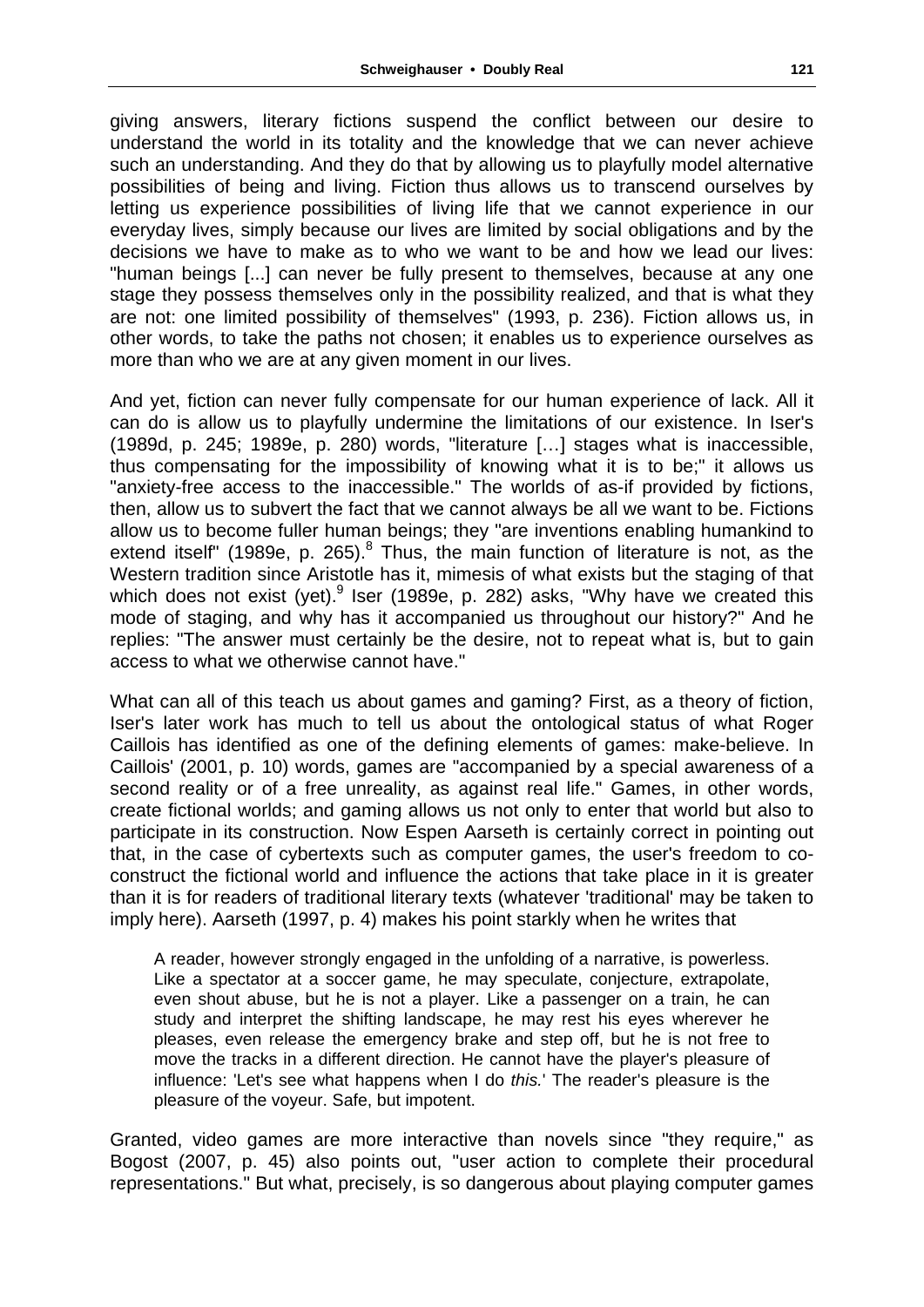as opposed to reading literature eludes me. More importantly, one could also turn the tables on Aarseth. If computer games give players more freedom in co-constructing the story that is told, their stunningly realist visuals also deny their users the freedom to imagine for themselves what the fictional world looks like. This kind of objection to predominantly visual media is nothing new, and it helps explain why we are often unhappy with cinematic adaptations of our favorite novels. After all, what is most important, both in reading literary texts and in playing computer games, is not what appears on the page or on the screen but what happens in our minds. Moreover, several game studies scholars have suggested that the freedom Aarseth speaks of is illusory and that the true bases for interactivity in (good) game design are in fact 'illusory agency' and 'meaningless choice' (Cheng 2007; MacCallum-Stewart and Parsler 2007; Harrell and Zhu 2009).

An anthropological analysis of fiction such as Iser's allows us to ask questions concerning agency and cognitive processing that are crucially important because, again in Iser's (1989d, p. 243) words, both literary and algorithmic representation

can only unfold itself in the recipient's mind, and it is through his [or her] active imaginings alone that the intangible can become an image. [...] The aesthetic semblance can only take on its form by way of the recipient's ideational, performative activity, and so representation can only come to full fruition in the recipient's imagination; it is the recipient's performance that endows the semblance with its sense of reality.

Iser's reflections on the active role of the reader in the reading process are of much use to game studies since they allow us to specify what we mean when we say that video games are interactive and participatory. Importantly, Iser configures the recipient's performance--an activity that calls upon the reader's agency to such an extent that 'recipient' becomes a problematic term--in terms of play.

And indeed, Iser's reflections on play as a cognitively significant experience of *freedom* constitute his second major contribution to the study of games. Iser's understanding of the play activity is consonant with Katie Salen and Eric Zimmermann's (2003, p. 304) definition of 'play' as "free movement within a more rigid structure" as well as John Fiske's (1987, p. 230) analogy between texts and games as constructions of "ordered worlds within which the players/readers can experience the pleasures of both freedom and control."10 Iser also draws on earlier reflections on play, including Johan Huizinga's (1955, p. 28) conceptualization of play as "a voluntary activity or occupation" that is "accompanied by a feeling of tension, joy and the consciousness that it is 'different' from 'ordinary life'" as well as Friedrich von Schiller's (2005, p. 107) contention that "man only plays when he is in the fullest sense of the word a human being, and *he is only fully a human being when he plays*"--though Iser (1989a, p. 200-02) sharply distances himself from the opposition Schiller posits between literature and reality. Iser (1989d, p. 245; 1993, p. xiv) writes that "knowledge of what man is can only come about in the form of play" and adds that this is so because the fictive "free[s]" the imaginary "from immediate pragmatic needs." Fiction is a realm of free play because it is a world that is bracketed by the fictional pact of the *as if*:

since [the referential world contained in the text] is fictional, it automatically invokes a convention-governed contract between author and reader indicating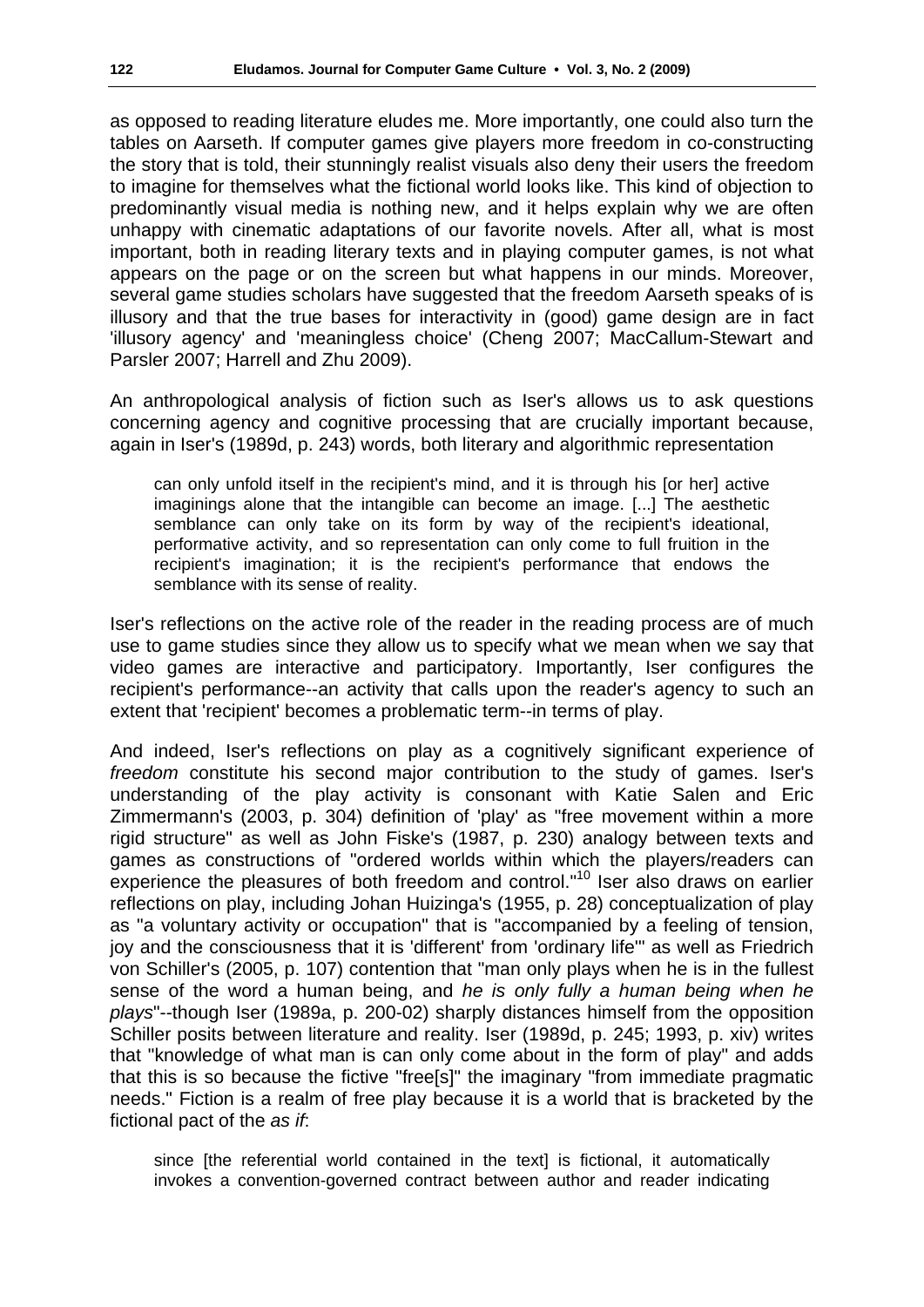that the textual world is to be viewed not as reality but as if it *were* reality. And so whatever is repeated in the text is not meant to denote the world, but merely a world enacted. This may well repeat an identifiable reality, but it contains one allimportant difference: what happens within it is relieved of the consequences inherent in the real world referred to. Hence in disclosing itself, fictionality signalizes that everything is only to be taken *as if* it were what it seems to be, to be taken--in other words--as play. (1989b, p. 251).

In this understanding of literary experience as play, meaning is a mere supplement, a sort of side effect of playing that emerges when free play ends: "The 'supplement' as the meaning of the text is generated through play, and so there is no meaning prior to play" (1989b, p. 252). At first sight, this seems quite an astonishing argumentative move for a thinker with a background in hermeneutics, a school of theory whose concerns have often been identified with the pursuit of meaning. Play, however, was already for Hans-Georg Gadamer a fundamentally important human activity without which understanding cannot take place. Iser (1989b, p. 259) is, then, fully in line with the hermeneutic tradition when he argues that the production of meaning is only one of the ways in which playing can be ended:

the play of the text can be ended in various ways, one of which is in terms of semantics. In this case what is paramount is our need for understanding and our urge to appropriate the experiences given to us. This might even indicate a defense mechanism operating within ourselves, as the search for meaning may be our means of warding off the unfamiliar.

Another way in which we may play the text is by obtaining experience. Then we open ourselves up to the unfamiliar and are prepared to let our own values be influenced or even changed by it.

A third mode of play is that of pleasure. Then we give precedence to the enjoyment derived from an unusual exercise of our faculties which enables us to become present to ourselves. Each of these options represents a tendency according to which the play of the text can be acted out.

What this passage illustrates particularly well is Iser's sustained interest in not only the nature but also the *functions* of play. And this functional focus also characterizes his third major contribution to the study of games: his reflections on the functions of simulations. From a functionalist perspective, the question of whether a given algorithmic simulation is authentic or realistic is of little interest since simulations *create* new worlds rather than representing already existing ones.11 Just as literary fictions, algorithmic fictions "giv[e] presence to what otherwise is unavailable" (1993, p. xi). What is crucial from an anthropological point of view is how we relate our experiences within the simulated world to our experiences of the world we normally live in. The simulated worlds of computer games allow us to transcend ourselves as we become someone--or something--else for the duration of the gaming experience even as we remain ourselves. And that self-transcendence may have important repercussions on the lives we lead outside the gaming situation. Crucially for video game studies, Iser's reflections on the relationships obtaining between simulated and empirical realities do not conceive of those relationships in the behaviorist terms of direct effects theories--which may have been discredited within media theory but still inform public debates on first-person shooters and other violent games. Moreover, apart from providing a much-needed corrective to stimulus-response models of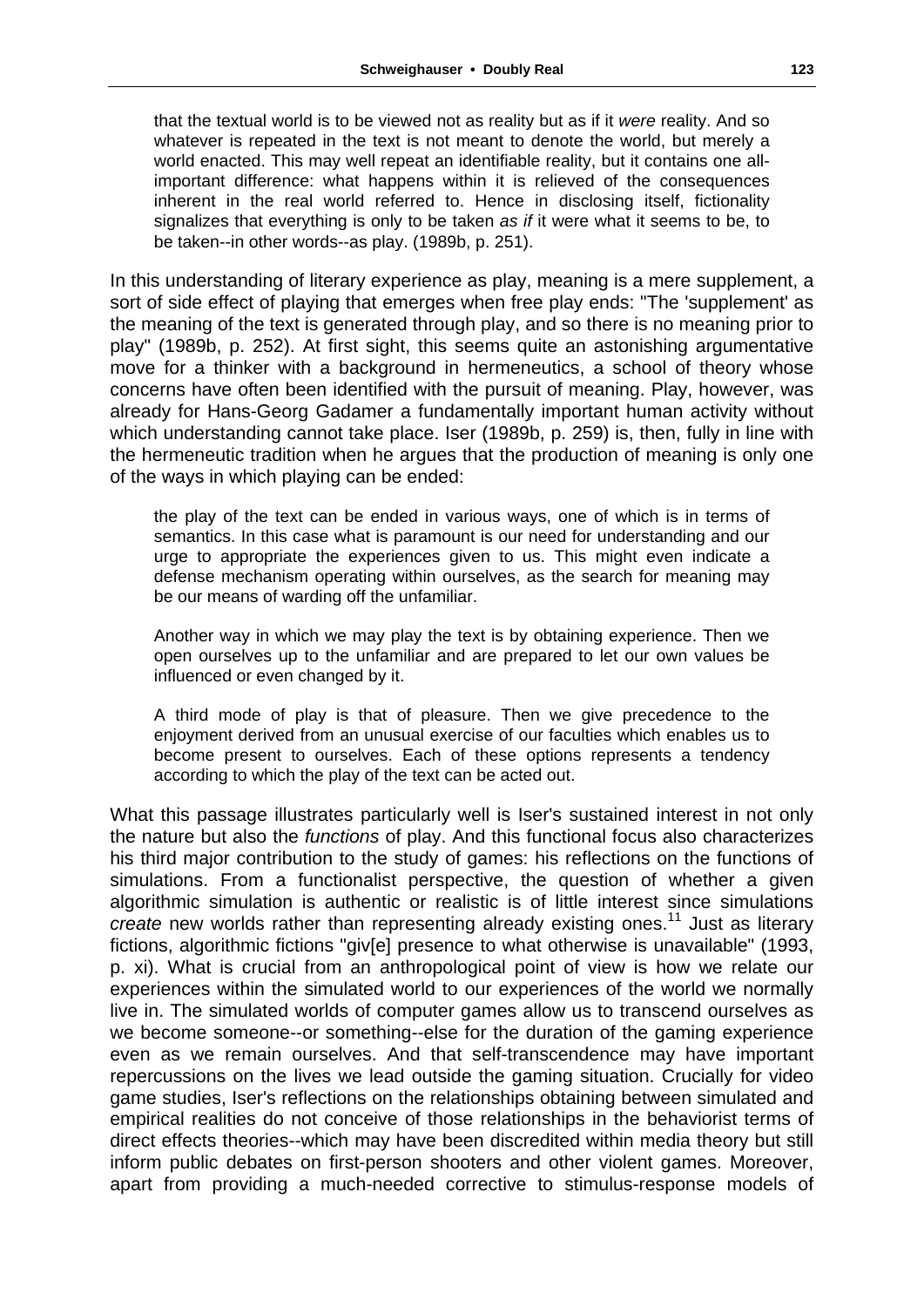media influence, they also challenge equally simplistic assertions that all gamers do is 'have some fun.' In playing computer games, we experience alternative ways of being that may well have profound effects on our ways of being outside the gaming situation. But those effects are, Iser reminds us, neither direct nor predictable.

 Iser's reflections on the anthropological *necessity* of play provide yet another, fourth avenue of exploration for game studies scholars. As I have pointed out, Iser draws on earlier theorizations of play by Huizinga and Caillois, both of whom share Iser's anthropological interests and have been quite influential within game studies. Like Huizinga and Caillois, Iser conceptualizes play less as a series of actions human beings perform than as a cognitive activity that may have important cognitive repercussions. What Iser can add to this anthropological strain within game studies is the insight that the experience of immersion in computer gaming consists not in a complete losing of oneself within the simulated world but in a continual oscillation between that world and the world we think we already know.<sup>12</sup> In focusing on that oscillation, Iser distances himself from Huizinga and Caillois as well as Schiller,<sup>13</sup> who all tend to conceptualize play as a complete opting out of empirical reality:

The one who plays chess, prisoner's base, polo, or baccara, by the very fact of complying with their respective rules, is separated from real life. (Caillois, 2001, p. 8)

Summing up the formal characteristics of play we might call it a free activity standing quite consciously outside 'ordinary' life as being 'not serious,' but at the same time absorbing the player intensely and utterly. [...] It proceeds within its own proper boundaries of time and space according to fixed rules and in an orderly manner. (Huizinga, 1955, p. 13)

By and large, game studies scholars subscribe to what I call the 'separation hypothesis' concerning reality and fiction. Take Jesper Juul's (2005, p. 164) discussion of Caillois in *Half-Real: Video Games between Real Rules and Fictional Worlds* as one case in point: "Caillois [...] point[s] to an interesting similarity between rules and fiction in that both contain an element of separation from the rest of the world. Rules separate the games from the rest of the world by carving out an area where the rules apply; fiction projects a world different from the real world. The space of a game is *part of* the world in which it is played, but the space of a fiction is *outside* the world from which it is created."<sup>14</sup>

Now as far as computer games are concerned, it may be true that in a state of almost complete immersion, we do not experience the oscillation Iser speaks of, but it is always there, quite simply because the experiences we have already made before we enter the simulated world of a computer game will underlie and condition our experience of that simulated world--and vice versa. Playing games transports players into "a condition in which they can simultaneously step out of and be themselves" (Iser, 1993, p. xv). From a game studies perspective, it is, I believe, important to insist on the presence of this doubling of worlds and ontological oscillation in the gaming situation, not least because it challenges facile dismissals of the gaming experience as escape. Iser's conceptualization of the relationships between fictional and empirical realities in terms of oscillation and doubling allows us to gain a more precise understanding of what actually happens in player's minds as they manipulate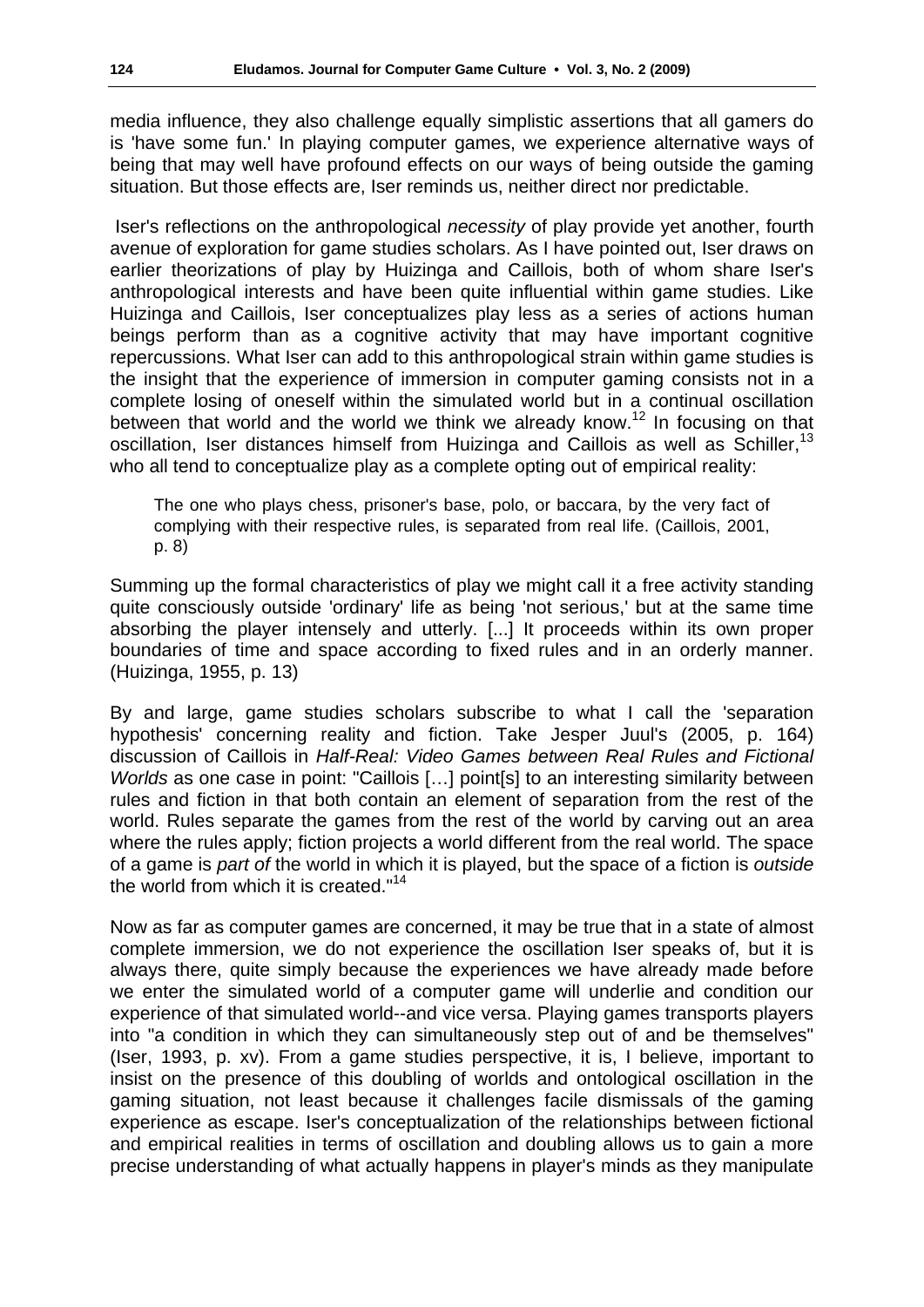game controllers. In playing games, we do not enter what Katie Salen and Eric Zimmermann (2003, p. 95) call a "*magic circle,*" i.e., "a special place in time and space" that "is enclosed and separate from the real world." Instead, we enter a space *between* two worlds. Put differently, the gaming experience is not, as Jesper Juul claims, half-real; it is *doubly real*.

Juul is one of the two researchers who have grappled most extensively with the question of the ontological status of computer-generated fictional worlds (arguably, the other would be Markku Eskelinen). Still, Iser's reflections on fiction throw the limitations of Juul's approach into relief and thus provide a fifth important input to game studies. At the beginning of *Half-Real*, Juul (2005, p. 3) explains that

*Half-Real* refers to the fact that video games are two different things at the same time: video games are *real* in that they consist of real rules with which players actually interact, and in that winning or losing a game is a real event. However, when winning a game by slaying a dragon, the dragon is not a real dragon but a fictional one. To play a video game is therefore to interact with real rules while imagining a fictional world, and a video game is a set of rules as well as a fictional world.

As we read on, we learn that in order to arrive at this characterization of the gaming experience, Juul had to revise his earlier contention that fictional worlds are unimportant for games as well as for game studies. He writes that "[t]his idea that the representation of a game is irrelevant appears to have a constant allure, but it also breaks down upon further scrutiny" (2005, p. 13). Two things are noteworthy about this sentence. First, similar to Frasca's observation that "Ludologists Love Stories, Too," it does not do away with the binary distinction it sets out to challenge. All it does is argue that games are made up of both rule-based and fictional elements as well as their interplay. Second, Juul here equates fiction with "the representation of a game." Now the term 'representation' suggests that what is at stake in fiction is a repetition or imitation of something that was already present; hence 're-presentation.' Later on in his book, Juul (2005, p. 172) repeats different versions of that argument, for example when he speaks of computer games' "*stylized simulations*" as "*adaptations* of elements of the real world." Juul's understanding of fiction ties in with the traditional understanding of fiction as mimesis, which has dominated Western reflections on art since Aristotle. Iser tells us that this may well be the wrong way of thinking about fiction. Reminding us that the term 'fiction' derives from the Latin verb *fingere*, which means "to form, shape" (Klein, 1966), Iser points out that 'fiction' is a much more active process than its equation with mimesis or representation suggests. Fiction does not imitate the world: it shapes, forms, fashions or invents a new, fictional world with objects and people in it that do not exist in empirical reality. Fiction, then, is not a mirroring of the world we already know. Instead, it is a staging and invention of a new world, which emerges out of an interplay between the projections of the text and the reader's imagination.<sup>15</sup> Iser's theorization of that interplay not only checks facile dismissals of algorithmic fiction as mere ornament but also helps us clarify both the ontological and phenomenological status of fictional worlds. Moreover, it makes us think again about Eskelinen's (2001, par. 10) claim that "the dominant user function in literature, theatre and film is interpretative, but in games it is the configurative one."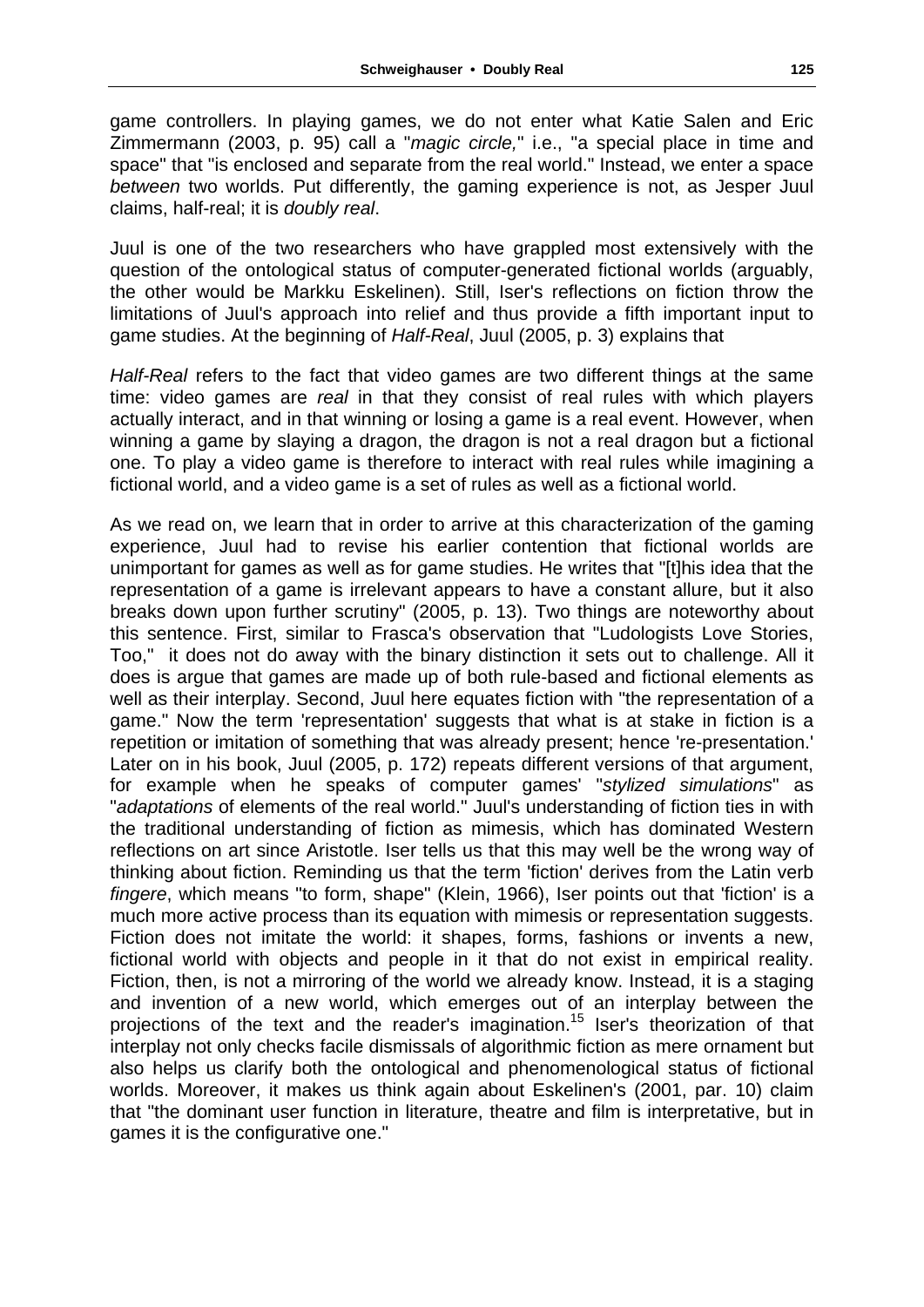And indeed, returning to Juul's argument with our sight sharpened by Iser, we discover conceptualizations of fiction that do not equate it with representation and are rather close to Iser's. Toward the beginning of his fourth chapter, which is entitled "Fiction," Juul (2005, p. 121) writes: "Games project fictional worlds through a variety of different means, but the fictional worlds are imagined by the player, and the player fills in any gaps in the fictional world."16 This doubleness of projection and imagination not only ties in with both Iser's emphasis on the processual nature of fiction and Eskelinen's postulation of two 'scriptonic events' in the gaming situation.<sup>17</sup> but to my mind also describes the gaming situation much more accurately than any resort to theories of mimesis. Equally importantly, if we take that understanding of fiction seriously, the infelicitous dichotomy between game rules on the one hand and fictional worlds on the other--which underlies Juul's argument in *Half-Real* even though he discusses their multiple interconnections extensively--evaporates.<sup>18</sup> After all, not only the action of computer games and the rules that constrain them but also the fictional worlds they project are ultimately based on algorithmic rules. And to come into being, both require the player's physical as well as cognitive exertion. Both the action of the games and its fictional worlds are, in other words, virtual until they are given concrete form by the player's ideation.

A sixth major contribution Iser's work can make to game studies concerns his challenge to the fiction-reality dichotomy. While tying in with earlier reflections on the anthropological necessity of play by Huizinga and Caillois as well as Bogost's (2007, p. 42) understanding of play as "the possibility space created by processes themselves," Iser's triadic model of the fictive, the imaginary, and the real prevents us from setting up any facile oppositions between reality and fiction.

Seventh and finally, Iser's theorization of fiction reminds us that the concepts game studies scholars focus on to distinguish games and gaming from literature and reading--in particular 'play,' 'simulation,' 'fiction,' and 'immersion'--might, after all, not be all that unknown to literary scholars.

For all those reasons, then, it pays to take another look at the work of Wolfgang Iser. His theory of fiction does not provide yet another framework for reading games as stories but challenges game studies scholars to rethink a number of their key concepts. And in doing so, it helps us move beyond purely formalist approaches to games to ask what may well be the two most important questions: why do we play games and what does playing do for us? Finally, Iser's work invites us to ask whether the *disciplinary* rhetoric of distinction that much game studies scholarship still employs has outlived its usefulness, serving less as an effective defense mechanism than as an obstacle to cross-disciplinary fertilization on the way to a comparative video game criticism.

## **References**

- Aarseth, E. J. (1997) *Cybertext: Perspectives on Ergodic Literature*. Baltimore: Johns Hopkins University Press.
- --- (2001) Computer Game Studies, Year One. *Game Studies*, 1 (1), 13 pars.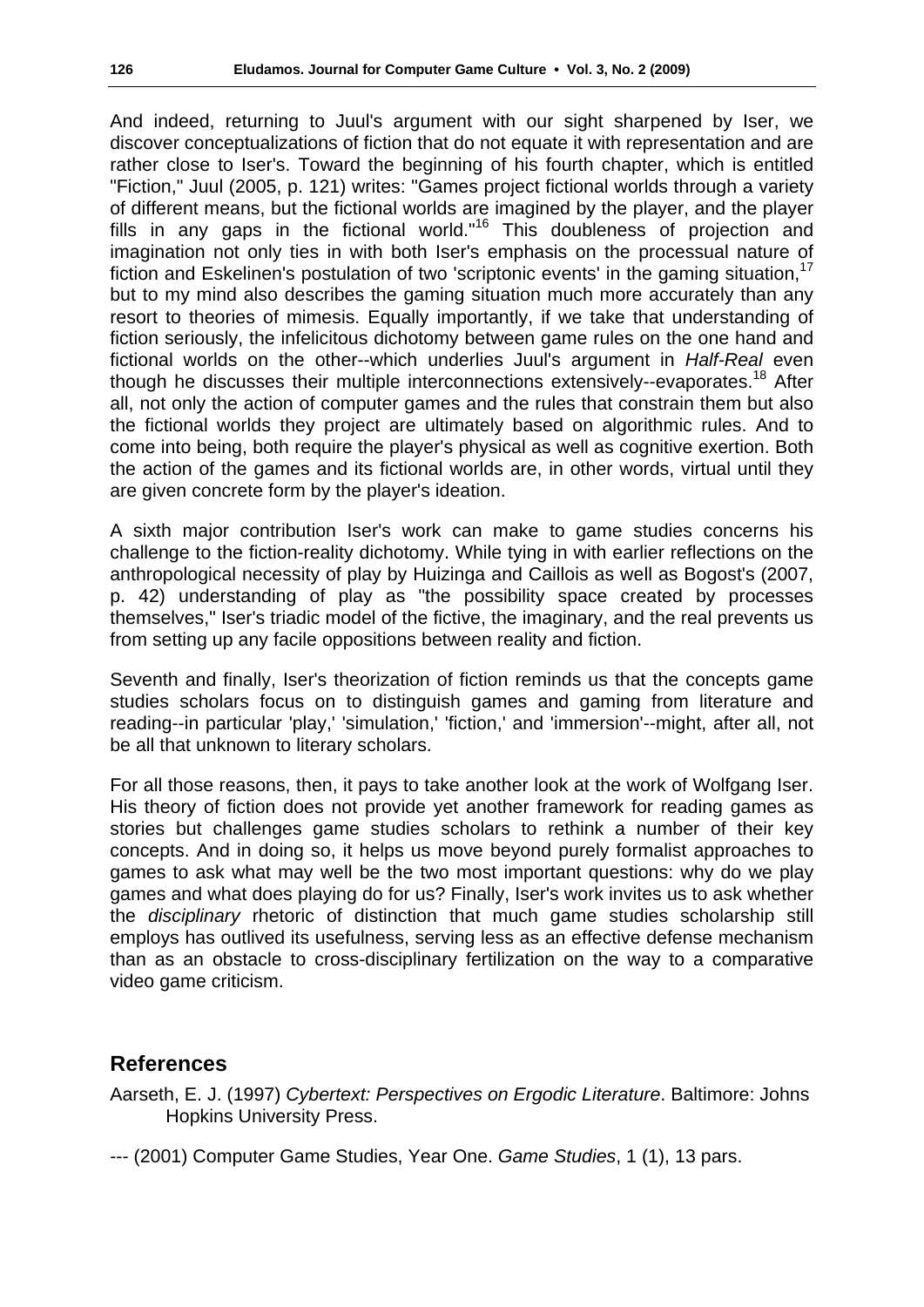- Baudrillard, J. (1983) The Precession of Simulacra. Trans. Foss, P., Patton, P. and Beichtman, P. In: *Simulations*. New York: Semiotext(e), p. 1-79.
- Bogost, I. (2006a) Comparative Video Game Criticism. *Games and Culture* 1 (1), p. 41-46.
- --- (2006b) *Unit Operations: An Approach to Videogame Criticism*. Boston: MIT Press.
- --- (2007) *Persuasive Games: The Expressive Power of Videogames*. Boston: MIT Press.
- Bourdieu, P. (1984) *Distinction: A Social Critique of the Judgement of Taste*. Trans. Nice, R. London: Routledge & Kegan Paul.
- Caillois, R. (2001) *Man, Play and Games*. Trans. Barash, M. Urbana: University of Illinois Press.
- Cheng, Paul. (2007) Waiting for Something to Happen: Narratives, Interactivity and Agency and the Video Game Cut-scene. In: Akira, Baba (ed.) *Situated Play*. Proceedings of the DiGRA 2007 Conference. Tokyo: DiGRA, p. 15-24.
- Coleridge, S. T. (1969) *Biographia Literaria*. *The Collected Works of Samuel Taylor Coleridge*. Coburn, K. (ed.) Vol. 7. 14 vols. Princeton: Princeton University Press.
- Eskelinen, M. (2001) The Gaming Situation. *Game Studies*, 1 (1), 68 pars.
- Fiske, J. (1987) *Television Culture*. London: Methuen.
- Fluck, W. (2000) The Search for Distance: Negation and Negativity in Wolfgang Iser's Literary Theory. *New Literary History* 31 (1), p. 175-210.
- Frasca, G. (1999) Ludology Meets Narratology: Similitudes and Differences between (Video) Games and Narrative. *www.ludology.org* [Online]. Available at: http://www.ludology.org/articles/ludology.htm [Accessed: 16 March, 2009].
- --- (2003) Ludologists Love Stories, Too: Notes from a Debate That Never Took Place. *www.ludology.org* [Online]. 51 pars. Available at: http://www.ludology.org/articles/Frasca\_LevelUp2003.pdf [Accessed: 17April, 2009].
- Fuller, M., ed (2008) *Software Studies: A Lexicon*. Cambridge: MIT Press.
- Galloway, A. R. (2006) *Gaming: Essays on Algorithmic Culture*. Minneapolis: University of Minnesota Press.
- Harrell, D. F. and Zhu, J. (2009) Agency Play: Dimensions of Agency for Interactive Narrative Design. In: *Proceedings of the AAAI 2009 Spring Symposium on Narrative Intelligence II*. Menlo Park: AAAI Press, p. 44-52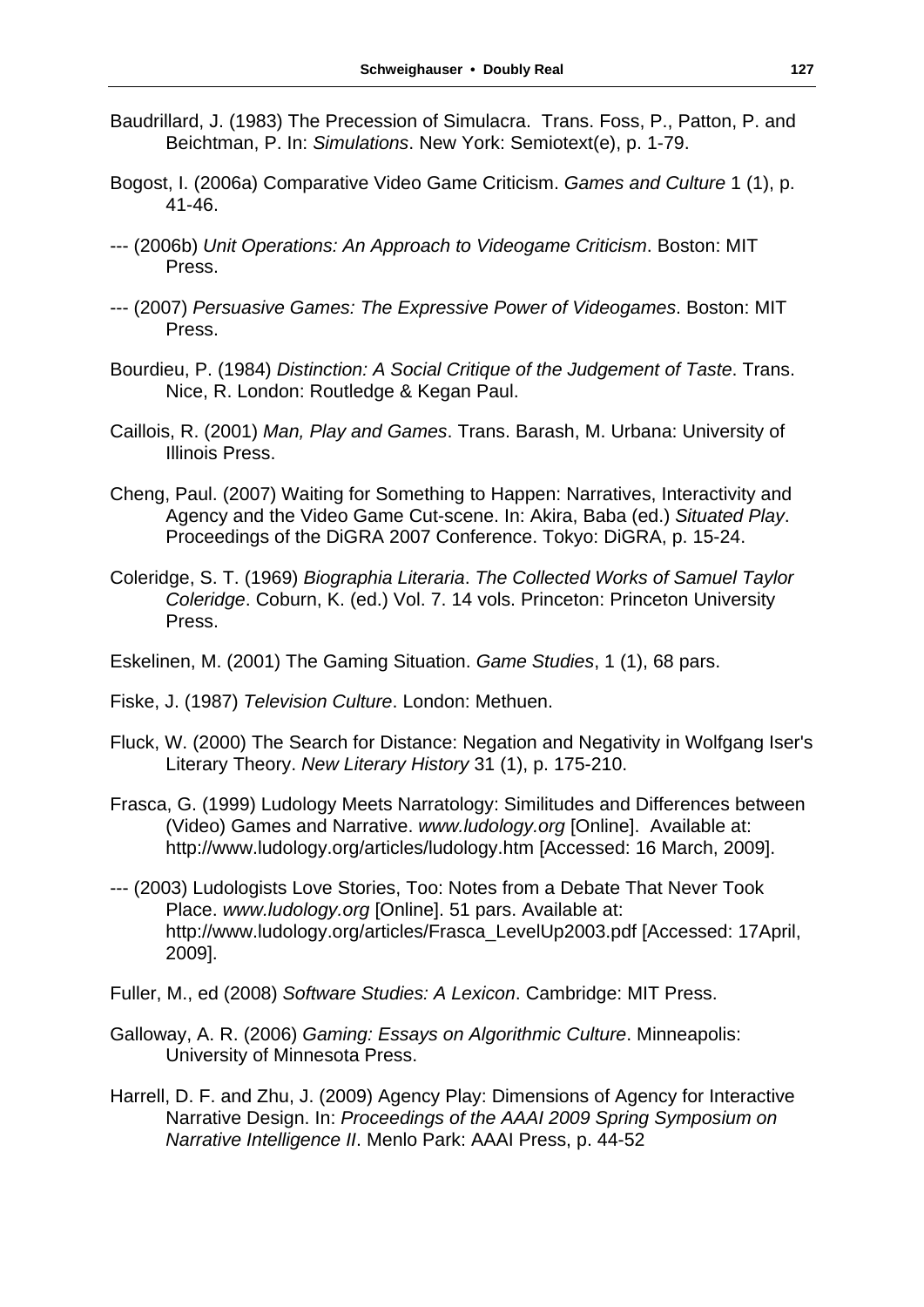- Huizinga, J. (1955) *Homo Ludens; a Study of the Play-Element in Culture*. Boston: Beacon Press.
- Iser, W. (1985) Feigning in Fiction. In: Valdés, M. J. and Miller, O. (eds.) *Identity of the Literary Text*. Toronto: University of Toronto Press, p. 204-28.
- --- (1989a) Changing Functions of Literature. In: *Prospecting: From Reader Response to Literary Anthropology*. Baltimore: Johns Hopkins University Press, p. 197-214.
- --- (1989b) The Play of the Text. In: *Prospecting: From Reader Response to Literary Anthropology*. Baltimore: Johns Hopkins University Press, p. 249-61.
- --- (1989c) *Prospecting: From Reader Response to Literary Anthropology*. Baltimore: Johns Hopkins University Press.
- --- (1989d) Representation: A Performative Act. In: *Prospecting: From Reader Response to Literary Anthropology*. Baltimore: Johns Hopkins University Press, p. 236-48.
- --- (1989e) Toward a Literary Anthropology. In: *Prospecting: From Reader Response to Literary Anthropology*. Baltimore: Johns Hopkins University Press, p. 262- 84.
- --- (1993) *The Fictive and the Imaginary: Charting Literary Anthropology*. Trans. Wilson, D. H. and Iser, W. Baltimore: Johns Hopkins University Press.
- Jahn-Sudmann, A. (2007) Spiel-Filme: Zwei Paradigmen. In: Leschke, Rainer and Venus, J. (eds.) *Spielformen im Spielfilm. Zur Medienmorphologie des Kinos nach der Postmoderne*. Bielefeld: transcript, p. 155-78.
- Jenkins, H. (2004) Game Design as Narrative Architecture. In: Wardrip-Fruin, N. and Harrigan, P. (eds.) *First Person: New Media as Story, Performance, Game*. Cambridge: MIT Press, p. 118-30.
- Juul, J. (2003) The Game, the Player, the World: Looking for a Heart of Gameness. In: Copier, M. and Raessens, J. (eds.) *Level Up: Digital Games Research Conference Proceedings*. Utrecht: Utrecht University, p. 30-45.
- --- (2005) *Half-Real: Video Games between Real Rules and Fictional Worlds*. Cambridge: MIT Press.
- Kampmann Walther, B. (2004) Cinematography and Ludology: In Search of a Lucidography. *Dichtung Digital 2004*. Available at: www.dichtungdigital.org/2004/1-Walther.htm [Accessed: 16 March 2009].
- Klein, E. (1966) *A Comprehensive Etymological Dictionary of the English Language*. Amsterdam: Elsevier.
- MacCallum-Stewart, E. and Parsler, J. (2007) Illusory Agency in *Vampire: The Masquerade--Bloodlines*. *Dichtung Digital* 2007. Available at: www.dichtungdigital.org/2007/maccallumstewart\_parsler.htm [Accessed: 17 July 2009].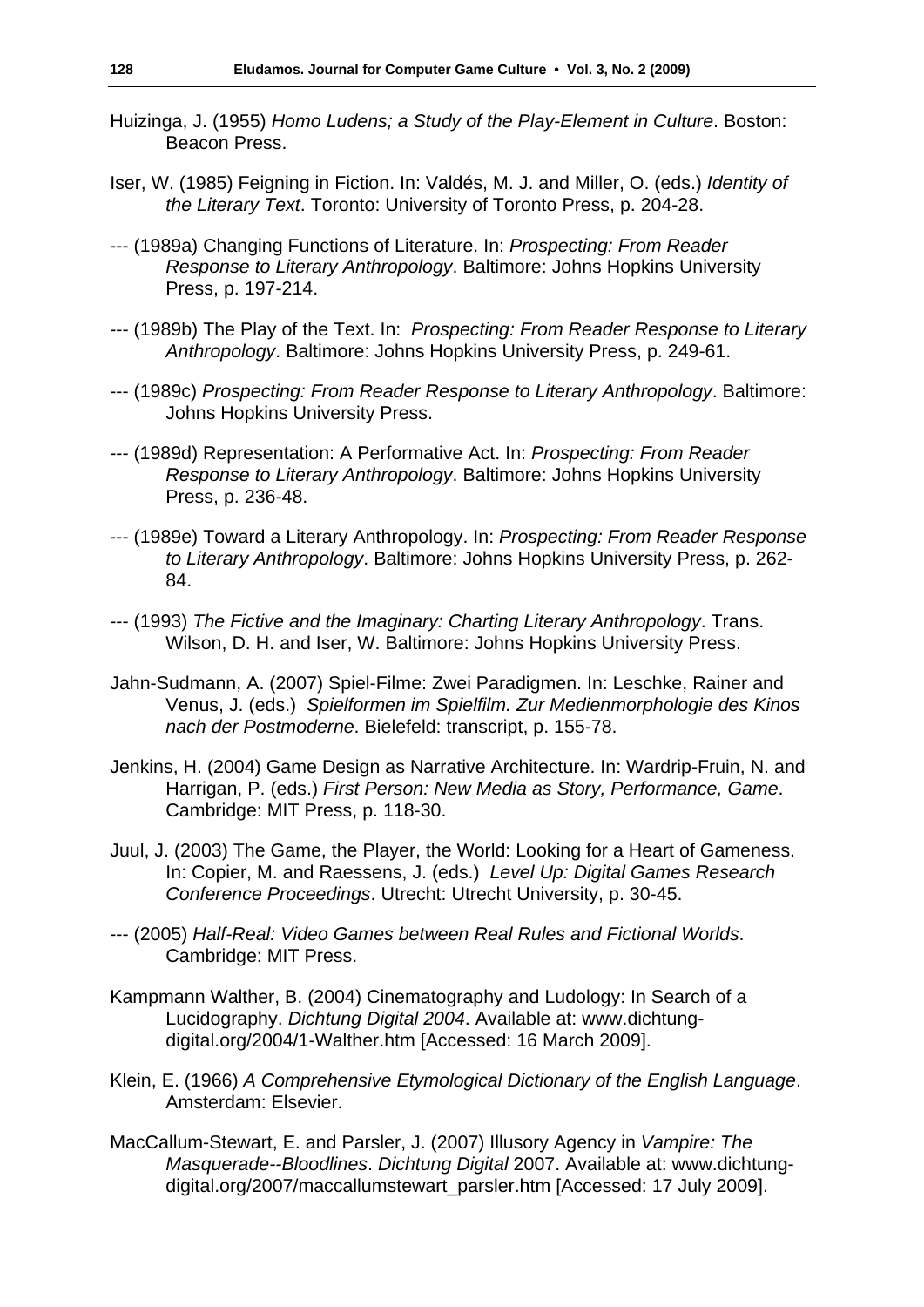- McLuhan, M. (2001) *Understanding Media: The Extension of Man*. 2nd rev. ed. London: Routledge.
- Murray, J. H. (1997) *Hamlet on the Holodeck: The Future of Narrative in Cyberspace*. New York: Free Press.
- Neitzel, B. (2007) Point of View und Point of Action: Eine Perspektive auf die Perspektive in Computerspielen. In: Bartels, K. and Thon, J. N. (eds.) *Computer/Spiel/Räume: Materialien zur Einführung in die Computer Game Studies*. *Hamburger Hefte Zur Medienkultur*, 5, p. 8-28.
- Salen, K. and Zimmerman, E., eds. (2003) *Rules of Play: Game Design Fundamentals*. Cambridge: MIT Press.
- Schiller, F. von (2005) *On the Aesthetic Education of Man*. Ed. and trans. Wilkinson, E. M. and Willoughby, L. A. Oxford: Clarendon Press.
- Sorg, J., and Venus, J., eds. (2009) *Erzählformen im Computerspiel: Zur Medienmorphologie digitaler Spiele*. Bielefeld: transcript.

### **Notes**

- 1 I would like to thank Andreas Jahn-Sudmann for gently but insistently prodding to bring out the media theorist in me. Thanks are also due to the members of the research colloquium at the Department of English of the University of Basel; they have given me much food for thought. Further thanks go to *Eludamos* reviewer C, who has provided useful advice.
- 2 See also Markku Eskelinen's (2001) essay "The Gaming Situation," which was published in the same issue of *Game Studies* as Aarseth's editorial and makes very similar gestures of disciplinary distinction. Eskelinen (2001, pars. 1-2) writes, "[I]f and when games and especially computer games are studied and theorized they are almost without exception colonised from the fields of literary, theatre, drama and film studies. Games are seen as interactive narratives, procedural stories or remediated cinema. On top of everything else, such definitions, despite being successful in terms of influence or funding, are conceptually weak and ill-grounded, as they are usually derived from a very limited knowledge of mere mainstream drama or outdated literary theory, or both. [...] [I]n what follows I'll try to make some sense of what I call the gaming situation by trying to pinpoint or at least locate the most crucial and elementary qualities that set it apart from dramatic and narrative situations."
- 3 I have chosen my words carefully here: "co-existence" suggests that narratology and ludology exist side by side rather than in a state of mutual fertilization.
- 4 On software studies, which strives to direct our attention to the 'software layer' that crucially informs a great number of our daily activities--from Google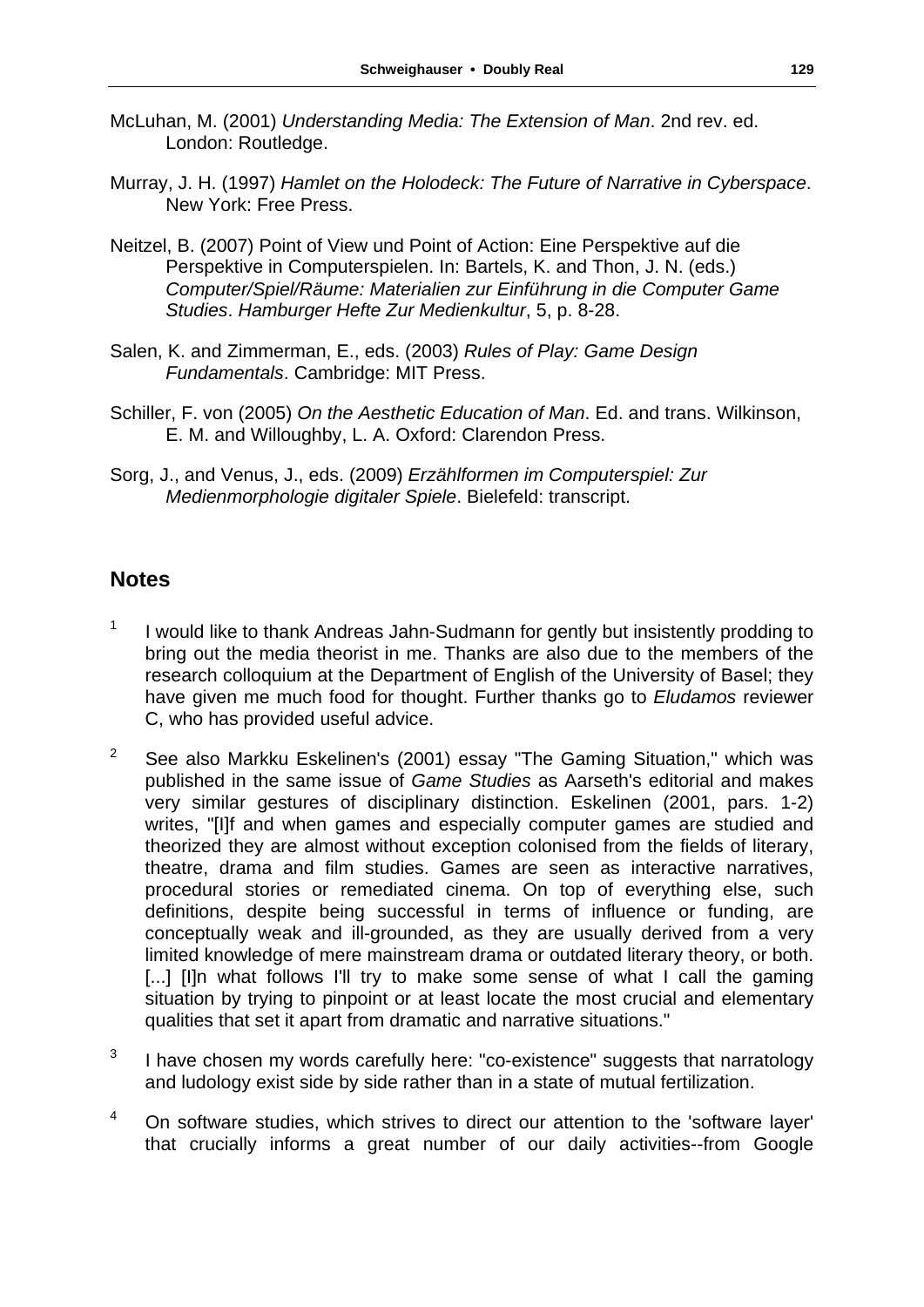searches to driving--see Matthew Fuller's (2008) *Software Studies: A Lexicon* and watch out for publications in the MIT Press Software Studies book series.

- 5 In the first footnote of a brilliant article that surveys Iser's oeuvre, his erstwhile student Winfried Fluck (2000, p. 201n.1) explains why 'reception aesthetics' is a more accurate label for Iser's intellectual project: "in the following argument, the term 'reception aesthetics' is used to refer exclusively to a theory of aesthetic experience and does not include theories of the history of reception. A simple solution to the terminological problem would be to use the term 'reader-response criticism.' However, I consider the term unnecessarily reductive and therefore unfortunate, because Iser's theory is, above all, an aesthetic theory. Its goal is to clarify the character of aesthetic experience and not 'responses' of the reader." Later on in the essay, Fluck (2000, p. 189) elaborates on what he and Iser mean by 'aesthetic experience': "It is one of the most misunderstood aspects of reception aesthetics that it is not a theory of meaning but of aesthetic experience. Consequently, Iser is not talking about the level of meaning but about the act of text processing in which everything that is non-identical has to be referred to that which it negates or complements in order to be able to construe it as an object. The reader is not discovered because he has been neglected so far, but because he is the agent who is needed to realize the potential of literature to provide an aesthetic experience. This potential does not arise from the semantic level but from a complex set of interactions."
- 6 The other three are procedurality, spatiality, and encyclopedic scope. Murray (1997, p. 74) states that "Procedural environments are appealing to us not just because they exhibit rule-generated behavior but because we can induce the behavior. They are responsive to our input. Just as the primary representational property of the movie camera and projector is the photographic rendering of action over time, the primary representational property of the computer is the codified rendering of responsive behaviors. This is what is most often meant when we say that computers are *interactive*. We mean they create an environment that is both procedural and participatory."
- 7 Iser (1985, p. 88) takes the term 'concord-fictions' from Frank Kermode: "Kermode calls these objects 'concord fictions', because in establishing links between the given and the unfathomable, they endow the given with meaning by incorporating it into a totality of their own making."
- 8 Iser does not draw explicitly on Marshall McLuhan at this point of his argument, but he does so elsewhere, and his argument concerning the anthropological function of fiction is, of course, reminiscent of and fully compatible with McLuhan's (2001, p. 7) famous definition of 'medium' as "any extension of ourselves."
- 9 See the epilog of *The Fictive and the Imaginary* for an extended discussion of Aristotle's as well as Plato's legacy to Western theories of art (Iser, 1993, p. 281- 96).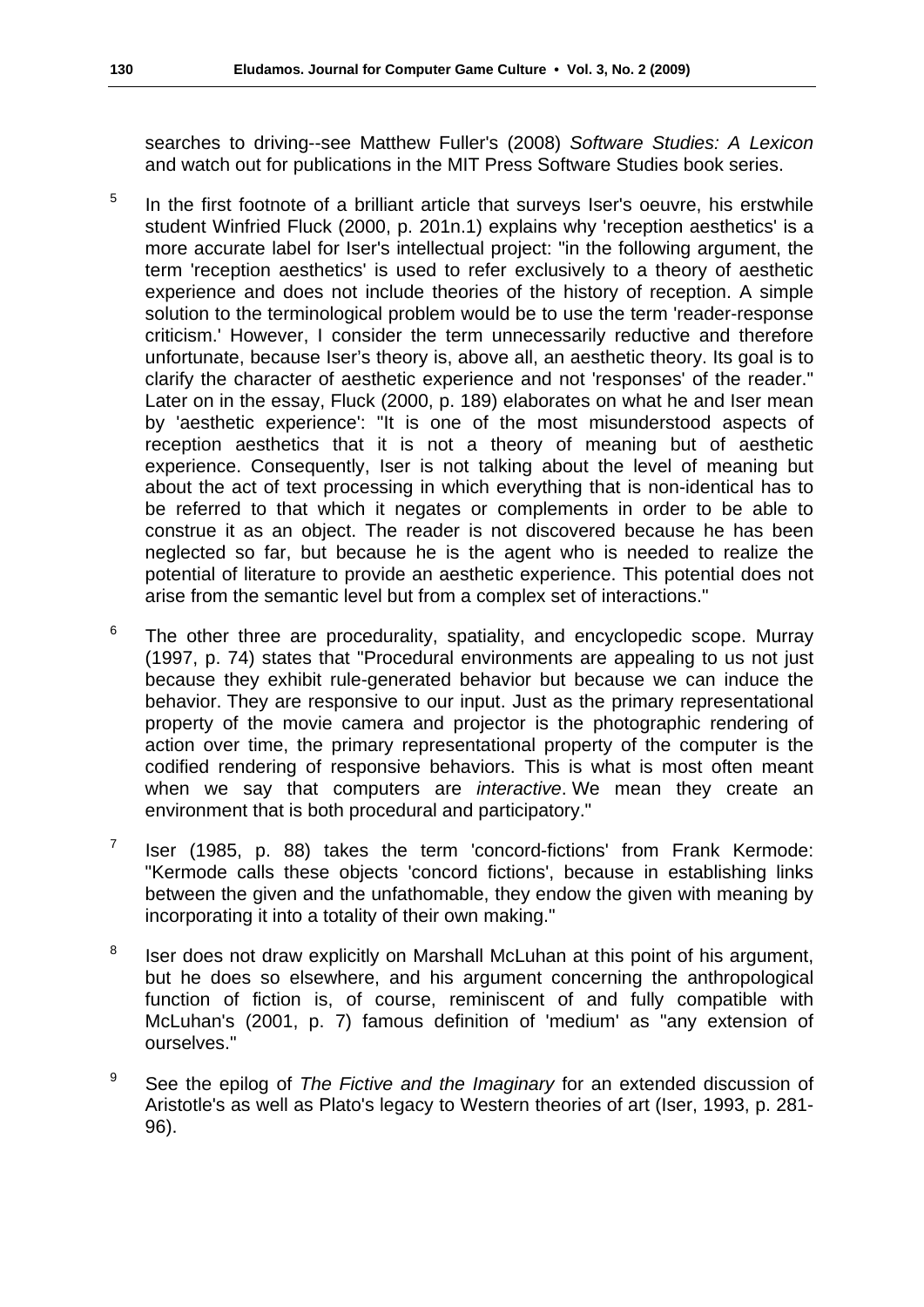- 10 See Andreas Jahn-Sudmann's (2007, p. 168-74) "Spiel-Filme und das postklassische (Hollyood-)Kino: Zwei Paradigmen" for a discussion of the play characteristics of digital games and films that intelligently engages with Fiske's understanding of play from a game studies perspective.
- <sup>11</sup> See also Jean Baudrillard's essay "The Precession of Simulacra," in which he establishes a sharp opposition between (third-order) simulation and representation.
- $12$  This presents one way out of what Katie Salen and Eric Zimmermann (2003, 450-51) have called 'the immersive fallacy'--a notion they define as follows: "The immersive fallacy is the idea that the pleasure of a media experience lies in its ability to sensually transport the participant into an illusory, simulated reality. According to the immersive fallacy, this reality is so complete that ideally the frame falls away so that the player truly believes that he or she is part of an imaginary world."
- 13 About Schiller, Iser (1989a, p. 200-02) writes: "Schiller [...] saw the aim [of play] as being not cognition but training for freedom. For him the play-drive (*Spieltrieb*) provided a precise balance between the striving for form and for content, which in terms of art gives rise to a realm of *der schöne Schein*, 'beautiful semblance'- a realm that lies beyond the borders of the real. It is exactly this division--at the time heralded as a new humanistic ideal--from which a great many of the troubles began to ensue. [...] Art not only freed itself from its traditional links with Nature, but it also set itself up in opposition to reality, since reality did not contain the freedom that was only possible by means of education through Art. And so, instead of Art and Nature complementing one another, they settled into opposing positions of Appearance and Reality, their paths so divergent that they could never come together again. Where Art ruled, reality was overstepped; and so the nineteenth-century concept of Art is that of 'beautiful semblance' contrasted with prosaic reality. [...] Now, even if Art as beautiful semblance embodies a reality of its own, this in turn remains dependent on the given prosaic reality that it must transcend in order to set man free. This is the defect inherent in the humanistic concept, for Art draws its determination from what it sets out to remove. In other words, not only is it dependent on something outside itself, but it is also the very negation of this 'something' that helps bring about the basic characteristic of Art as beautiful semblance. This paradox lies at the heart of an Art that has become autonomous. Its pervasiveness becomes clear from such traditional descriptions of Art as beautiful appearance, magic, transfiguration, illusion, and so forth, all of which show how impossible it is for an autonomous Art to break free from the reality it is supposed to annihilate. Evidently autonomous Art is not a transcendence of reality so much as a flight from it."
- <sup>14</sup> Markku Eskelinen (2001, par. 25), however, qualifies the separation hypothesis when he notes that games can be understood as in "every way closed or separated from the rest of the world" but adds that "there are alternatives to this: causal, spatial, temporal and functional connections could well exceed the confines of a game. The dynamic dimension could then be understood as containing various violations of this default separateness of games."